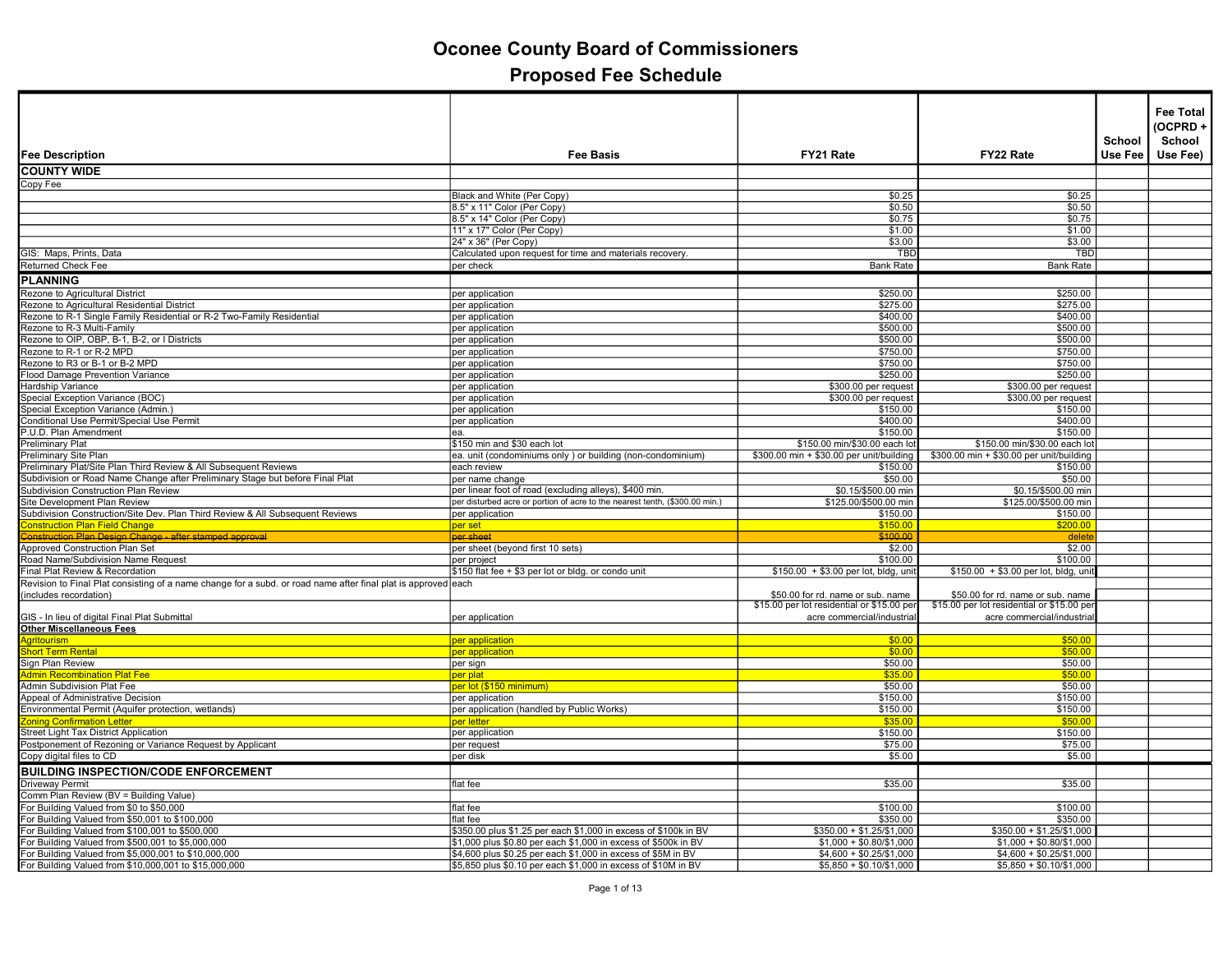| <b>Fee Description</b>                                                                     | <b>Fee Basis</b>                                                                     | FY21 Rate                        | FY22 Rate                        | School<br><b>Use Fee</b> | <b>Fee Total</b><br>(OCPRD+<br>School<br>Use Fee) |
|--------------------------------------------------------------------------------------------|--------------------------------------------------------------------------------------|----------------------------------|----------------------------------|--------------------------|---------------------------------------------------|
| For Building Valued from \$15,000,000 +                                                    | \$6,350 plus \$0.05 per each \$1,000 in excess of \$15M in BV                        | $$6,350 + $0.10/$1,000$          | $$6,350 + $0.10/\$1,000$         |                          |                                                   |
| Soil Erosion                                                                               |                                                                                      |                                  |                                  |                          |                                                   |
| from 1-50 lots                                                                             | flat fee                                                                             | \$350.00                         | \$350.00                         |                          |                                                   |
| from 51-99 lots                                                                            | flat fee                                                                             | \$450.00                         | \$450.00                         |                          |                                                   |
| from 100-150 lots                                                                          | flat fee                                                                             | \$550.00                         | \$550.00                         |                          |                                                   |
| from $151 + \text{ lots}$                                                                  | flat fee                                                                             | \$600.00                         | \$600.00                         |                          |                                                   |
| House Moving Bond                                                                          | flat fee                                                                             | \$1,000.00                       | \$1,000.00                       |                          |                                                   |
| House Moving Permit Fee                                                                    | flat fee                                                                             | \$300.00                         | \$300.00                         |                          |                                                   |
| <b>Hauling &amp; Logging Bond</b>                                                          | flat fee                                                                             | \$5,000.00                       | \$5,000.00                       |                          |                                                   |
| Hauling Permit Fee                                                                         | flat fee                                                                             | \$35.00                          | \$35.00                          |                          |                                                   |
| Sign Permit                                                                                | flat fee                                                                             | \$100.00                         | \$100.00                         |                          |                                                   |
| Swimming Pool Permit Fee Residential                                                       | flat fee                                                                             | \$50.00                          | \$50.00                          |                          |                                                   |
| Swimming Pool Permit Fee Commercial                                                        | flat fee                                                                             | \$200.00                         | \$200.00                         |                          |                                                   |
| <b>Solicitation Permit</b>                                                                 | flat fee                                                                             | \$100.00                         | \$100.00                         |                          |                                                   |
| Road Race Permit-Special Event                                                             | flat fee                                                                             | \$100.00                         | \$100.00                         |                          |                                                   |
| Occupation Tax License                                                                     |                                                                                      |                                  |                                  |                          |                                                   |
| 1-3 Employees                                                                              | flat fee                                                                             | \$60.00                          | \$60.00                          |                          |                                                   |
| 4-20 Employees                                                                             | \$60 + \$8 per employee                                                              | $$60.00+$                        | $$60.00+$                        |                          |                                                   |
| 21-100 Employees                                                                           | \$196 + \$6 per employee                                                             | $$196.00+$                       | $$196.00+$                       |                          |                                                   |
| 101 + Employees                                                                            | $$676 + $6$ per employee                                                             | \$676.00+                        | \$676.00+                        |                          |                                                   |
| Agr. Land Structures Tax Office*                                                           | per square foot                                                                      | \$0.04                           | \$0.04                           |                          |                                                   |
| <b>Commercial Building Permit</b>                                                          |                                                                                      |                                  |                                  |                          |                                                   |
| from \$0 to \$50,000                                                                       | \$10 per \$1,000 for the first \$50,000                                              | \$10.00/\$1,000                  | \$10.00/\$1,000                  |                          |                                                   |
| from \$50,001 to \$5,000,000                                                               | previous sum plus \$5 per next \$1,000                                               | \$5.00/\$1,000                   | \$7.00/\$1,000                   |                          |                                                   |
| from \$5,000,001 to \$10,000,000                                                           | previous sum plus \$4 per next \$1,000                                               | \$4.00/\$1,000                   | \$5.00/\$1,000                   |                          |                                                   |
| from \$10,000,001 to \$15,000,000                                                          | previous sum plus \$2 per next \$1,000                                               | \$2.00/\$1,000                   | \$3.00/\$1.000                   |                          |                                                   |
| from \$15,000,001 to \$20,000,000                                                          | previous sum plus \$1 per next \$1,000<br>previous sum plus \$0.50 per next \$1,000  | \$1.00/\$1,000                   | \$2.00/\$1,000                   |                          |                                                   |
| from \$20,000,001 +<br>Zoning Compliance Review                                            | flat fee                                                                             | \$.50/\$1,000<br>\$50.00         | \$1.00/\$1,000<br>\$50.00        |                          |                                                   |
| Commercial Fire Inspection                                                                 | flat fee                                                                             | \$50.00                          | \$50.00                          |                          |                                                   |
| Plumbing Permit - Commercial Trade (plumbing, electrical, HVAC, Gas) Permit - Commercial   | flat fee per trade                                                                   | \$70.00                          | \$70.00                          |                          |                                                   |
| <b>Iectrical Permit - Commercial</b>                                                       | flat fee                                                                             | \$70.00                          | delete                           |                          |                                                   |
| <b>HVAC Permit - Commercial</b>                                                            | flat fee                                                                             | \$70.00                          | delete                           |                          |                                                   |
| <b>Sas Permit - Commercial</b>                                                             | flat fee                                                                             | \$70.00                          | delete                           |                          |                                                   |
| Re-Permit (expired permit)                                                                 | flat fee                                                                             | \$100.00                         | \$100.00                         |                          |                                                   |
| <b>FD, Duplexes, Multifamily</b>                                                           | per current ICC Building Valuation Table                                             | \$2.50/\$1,00                    | \$3.00/\$1,000                   |                          |                                                   |
| Manufactured Homes                                                                         | per square foot                                                                      | \$0.14                           | \$0.14                           |                          |                                                   |
| Plumbing Permit - Residential Trade (plumbing, electrical, HVAC, Gas) Permit - Residential | flat fee per trade                                                                   | \$50.00                          | \$50.00                          |                          |                                                   |
| Hectrical Permit - Residential                                                             | flat fee                                                                             | \$50.00                          | delet                            |                          |                                                   |
| <b>HVAC Permit - Residential</b>                                                           | flat fee                                                                             | \$50.00                          | delete                           |                          |                                                   |
| <u> as Permit - Residential</u>                                                            | flat fee                                                                             | \$50.00                          | delete                           |                          |                                                   |
| Roof Additions to Mobile Homes                                                             | per square foot                                                                      | \$0.09                           | \$0.09                           |                          |                                                   |
| Remodeled House (Int/Ext)                                                                  | per current ICC Building Valuation Table                                             | \$2.00/\$1,000                   | \$2.00/\$1,000                   |                          |                                                   |
| Relocation of Structure                                                                    | per square foot                                                                      | \$0.16                           | \$0.16                           |                          |                                                   |
| Relocation of Existing Mobile Home                                                         | per square foot                                                                      | \$0.14                           | \$0.14                           |                          |                                                   |
| Open Porch w/roof & floor after C/O<br>Open Deck 10x10 or larger after C/O                 | per current ICC Building Valuation Table                                             | \$2.00/\$1,000                   | \$2.00/\$1,000                   |                          |                                                   |
|                                                                                            | per current ICC Building Valuation Table                                             | \$2.00/\$1,000                   | \$2.00/\$1,000                   |                          |                                                   |
| Outbuildings open end (not farm)                                                           | per current ICC Building Valuation Table                                             | \$2.00/\$1,000                   | \$2.00/\$1,000                   |                          |                                                   |
| New enclosed garages/stg bldgs                                                             | per current ICC Building Valuation Table                                             | \$2.00/\$1,000                   | \$2.00/\$1,000                   |                          |                                                   |
| <b>Enclosed Garage for Living Space</b>                                                    | per current ICC Building Valuation Table                                             | \$2.00/\$1,000                   | \$2.00/\$1,000                   |                          |                                                   |
| Screened Porch, new after C/O                                                              | per current ICC Building Valuation Table                                             | \$2.00/\$1,000                   | \$2.00/\$1,000                   |                          |                                                   |
| Enclosed Porch for Living Area                                                             | per current ICC Building Valuation Table                                             | \$2.00/\$1,000                   | \$2.00/\$1,000                   |                          |                                                   |
| Additions to Living Area<br>New Car Shelter Open                                           | per current ICC Building Valuation Table<br>per current ICC Building Valuation Table | \$2.00/\$1,000<br>\$2.00/\$1,000 | \$2.00/\$1,000<br>\$2.00/\$1,000 |                          |                                                   |
| <b>Finished Basement</b>                                                                   | per current ICC Building Valuation Table                                             | \$2.00/\$1,000                   | \$2.00/\$1,000                   |                          |                                                   |
| <b>Unfinished Basement</b>                                                                 | per current ICC Building Valuation Table                                             | \$2.00/\$1,000                   | \$2.00/\$1,000                   |                          |                                                   |
| 2nd Re-inspection                                                                          | flat fee                                                                             | \$75.00                          | \$75.00                          |                          |                                                   |
| 3rd Re-inspection                                                                          | flat fee                                                                             | \$100.00                         | \$100.00                         |                          |                                                   |
| Certificate of Occupancy or Cert. of Completion                                            | flat fee                                                                             | \$50.00                          | \$50.00                          |                          |                                                   |
| Temporary Certificate of Occupancy                                                         | flat fee                                                                             | \$75.00                          | \$75.00                          |                          |                                                   |
| <b>New Address</b>                                                                         | flat fee                                                                             | \$25.00                          | \$25.00                          |                          |                                                   |
|                                                                                            |                                                                                      |                                  |                                  |                          |                                                   |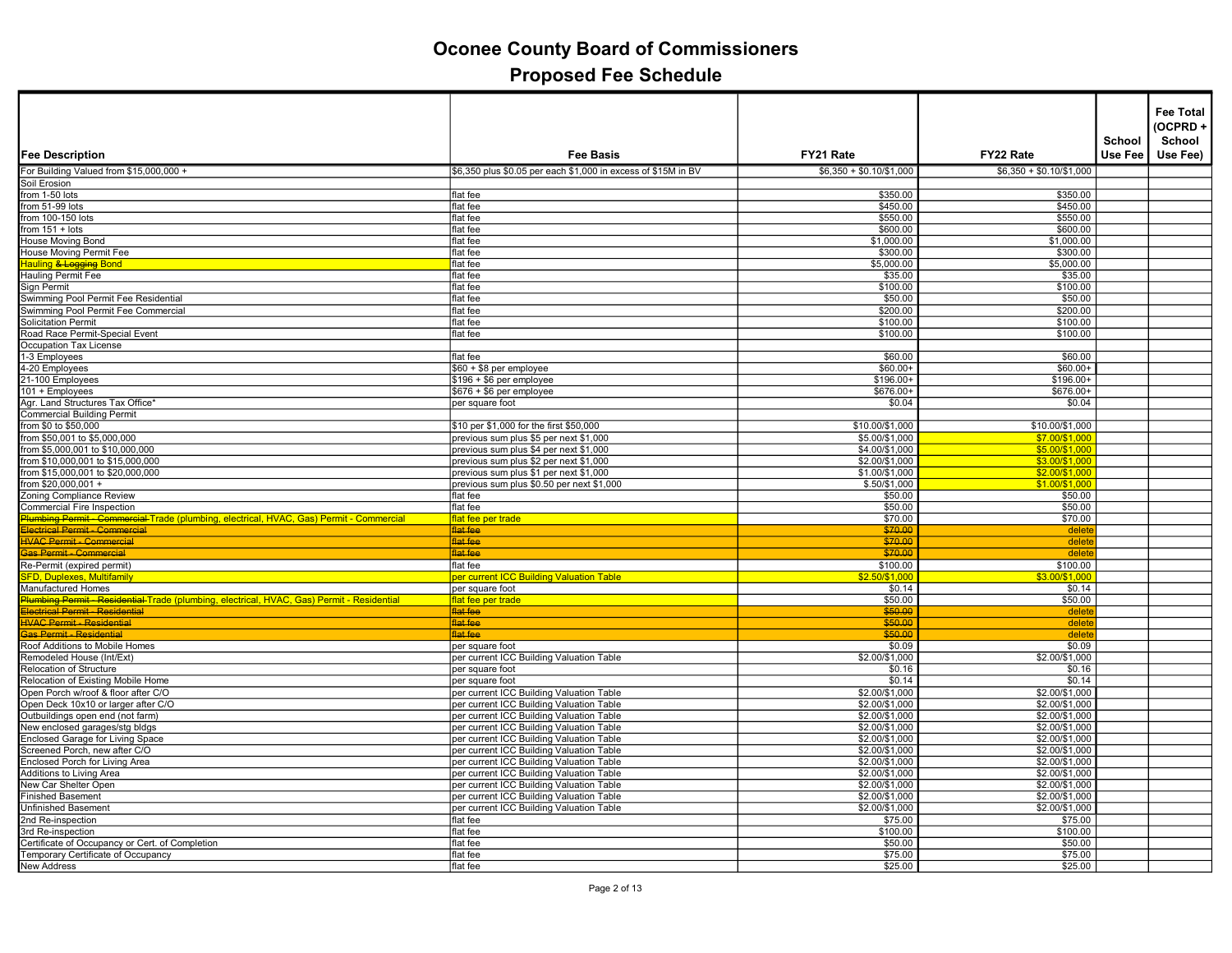| Fee Description                                                                                                                                                                | <b>Fee Basis</b>                                           | FY21 Rate                | FY22 Rate                | School<br>Use Fee | <b>Fee Total</b><br>(OCPRD+<br>School<br>Use Fee) |
|--------------------------------------------------------------------------------------------------------------------------------------------------------------------------------|------------------------------------------------------------|--------------------------|--------------------------|-------------------|---------------------------------------------------|
| Minimum Permit Fee for Construction                                                                                                                                            | flat fee                                                   | \$35.00                  | \$35.00                  |                   |                                                   |
| Demolition                                                                                                                                                                     | flat fee                                                   | \$50.00                  | \$50.00                  |                   |                                                   |
|                                                                                                                                                                                |                                                            | \$0.04                   | \$0.04                   |                   |                                                   |
| Agriculture Land Structures<br>*Agr. Land Structures includes Hay Barn, Pole Barn, Tractor Shed, Turkey House, Range House, Hog Parlor, Hog Farrowing House, Cage Layer House, |                                                            |                          |                          |                   |                                                   |
| Dairy Barn, Farm Steel Building, Stack House, Farm Storage Shed (enclosed) and Egg Cooling House.                                                                              |                                                            |                          |                          |                   |                                                   |
| Backyard Hen Permit                                                                                                                                                            | flat fee                                                   | \$25.00                  | \$25.00                  |                   |                                                   |
| ROAD                                                                                                                                                                           |                                                            |                          |                          |                   |                                                   |
| Mulch - Compact Pickup Load                                                                                                                                                    | per load                                                   | \$5.00                   | \$5.00                   |                   |                                                   |
| Mulch - Pickup Load                                                                                                                                                            | per load                                                   | \$10.00                  | \$10.00                  |                   |                                                   |
| Mulch - Single Axle Dump Truck                                                                                                                                                 | per load                                                   | \$45.00                  | \$45.00                  |                   |                                                   |
| Mulch - Tandem Dump Truck                                                                                                                                                      | per load                                                   | \$75.00                  | \$75.00                  |                   |                                                   |
| <b>SANITATION</b>                                                                                                                                                              |                                                            |                          |                          |                   |                                                   |
| Pay-As-You Throw Bags - Small                                                                                                                                                  | per bag                                                    | \$2.00                   | \$2.00                   |                   |                                                   |
| Pay-As-You Throw Bag - Large                                                                                                                                                   | per bag                                                    | \$3.00                   | \$3.00                   |                   |                                                   |
| ipping Fee - Inert Trash                                                                                                                                                       | per ton with a \$9.50 \$12.00 minimum (up to 600 lbs)      | \$35.00                  | \$35.00                  |                   |                                                   |
| ipping Fee - Landfill                                                                                                                                                          | per ton with a \$9.50 \$12.00 minimum                      | \$65.00                  | \$65.00                  |                   |                                                   |
| <b>ires without rim</b>                                                                                                                                                        | each                                                       | \$5.00                   | \$7.00                   |                   |                                                   |
| <b>Tires with rim</b>                                                                                                                                                          | each                                                       | \$7.50                   | \$10.00                  |                   |                                                   |
| <b>Bulky Items</b>                                                                                                                                                             | each                                                       | \$0.00                   | \$25.00                  |                   |                                                   |
| <b>Oversize Tires</b>                                                                                                                                                          | each                                                       | \$0.00                   | \$15.00                  |                   |                                                   |
| $E-911$                                                                                                                                                                        |                                                            |                          |                          |                   |                                                   |
| E-911 Fee                                                                                                                                                                      | per land line                                              | \$1.50                   | \$1.50                   |                   |                                                   |
| E-911 Fee                                                                                                                                                                      | per wireless line                                          | \$1.50                   | \$1.50                   |                   |                                                   |
| E-911 Fee                                                                                                                                                                      | per voice over internet protocol                           | \$1.50                   | \$1.50                   |                   |                                                   |
| <b>CIVIC CENTER</b>                                                                                                                                                            |                                                            |                          |                          |                   |                                                   |
| OCONEE COUNTY PRIVATE RESIDENT OR CIVIC ORGANIZATION AND NON-OCONEE COUNTY GOVT.                                                                                               |                                                            |                          |                          |                   |                                                   |
| <b>Entire Building</b>                                                                                                                                                         |                                                            |                          |                          |                   |                                                   |
|                                                                                                                                                                                | per hour / 4 hour min.                                     | \$175.00                 | \$175.00                 |                   |                                                   |
|                                                                                                                                                                                | per day / (up to 12 hours)                                 | \$1,650.00               | \$1,650.00               |                   |                                                   |
|                                                                                                                                                                                | per day Friday after 2pm                                   | \$1,650.00               | \$1,650.00               |                   |                                                   |
|                                                                                                                                                                                | Saturday, Sunday (10hr. Block)                             | \$1,650.00               | \$1,650.00               |                   |                                                   |
| Theatre                                                                                                                                                                        |                                                            |                          |                          |                   |                                                   |
|                                                                                                                                                                                | per hour / 4 hour min.                                     | \$110.00                 | \$110.00                 |                   |                                                   |
|                                                                                                                                                                                | per day / (up to 12 hours)                                 | \$1,000.00               | \$1,000.00               |                   |                                                   |
|                                                                                                                                                                                | per day Friday after 2pm                                   | \$1,000.00               | \$1,000.00               |                   |                                                   |
|                                                                                                                                                                                | Saturday, Sunday (10hr. Block)                             | \$1,000.00               | \$1,000.00               |                   |                                                   |
| Entire Banquet Room                                                                                                                                                            |                                                            |                          |                          |                   |                                                   |
|                                                                                                                                                                                | per hour / 4 hour min.                                     | \$110.00                 | \$110.00                 |                   |                                                   |
|                                                                                                                                                                                | per day / (up to 12 hours)                                 | \$1,000.00               | \$1,000.00               |                   |                                                   |
|                                                                                                                                                                                | per day Friday after 2pm<br>Saturday, Sunday (10hr. Block) | \$1,000.00<br>\$1,000.00 | \$1,000.00<br>\$1,000.00 |                   |                                                   |
|                                                                                                                                                                                | Sunday Only (5hr. Block)                                   | \$500.00                 | \$500.00                 |                   |                                                   |
| Room 1                                                                                                                                                                         |                                                            |                          |                          |                   |                                                   |
|                                                                                                                                                                                | per hour / 4 hour min.                                     | \$90.00                  | \$90.00                  |                   |                                                   |
|                                                                                                                                                                                | per day / (up to 12 hours)                                 | \$900.00                 | \$900.00                 |                   |                                                   |
|                                                                                                                                                                                | per day Friday after 2pm                                   | \$1,000.00               | \$1,000.00               |                   |                                                   |
|                                                                                                                                                                                | Saturday, Sunday (10hr. Block)                             | \$1,000.00               | \$1,000.00               |                   |                                                   |
|                                                                                                                                                                                | Sunday Only (5hr. Block)                                   | \$500.00                 | \$500.00                 |                   |                                                   |
| Room 2                                                                                                                                                                         |                                                            |                          |                          |                   |                                                   |
|                                                                                                                                                                                | per hour / 4 hour min.                                     | \$75.00                  | \$75.00                  |                   |                                                   |
|                                                                                                                                                                                | per day / (up to 12 hours)                                 | \$725.00                 | \$725.00                 |                   |                                                   |
|                                                                                                                                                                                | per day Friday after 2pm                                   | \$1,000.00               | \$1,000.00               |                   |                                                   |
|                                                                                                                                                                                | Saturday, Sunday (10hr. Block)                             | \$1,000.00               | \$1,000.00<br>\$500.00   |                   |                                                   |
| Room 3                                                                                                                                                                         | Sunday Only (5hr. Block)                                   | \$500.00                 |                          |                   |                                                   |
|                                                                                                                                                                                | per hour / 4 hour min.                                     | \$65.00                  | \$65.00                  |                   |                                                   |
|                                                                                                                                                                                | per day / (up to 12 hours)                                 | \$550.00                 | \$550.00                 |                   |                                                   |
|                                                                                                                                                                                | per day Friday after 2pm                                   | \$1,000.00               | \$1,000.00               |                   |                                                   |
|                                                                                                                                                                                |                                                            |                          |                          |                   |                                                   |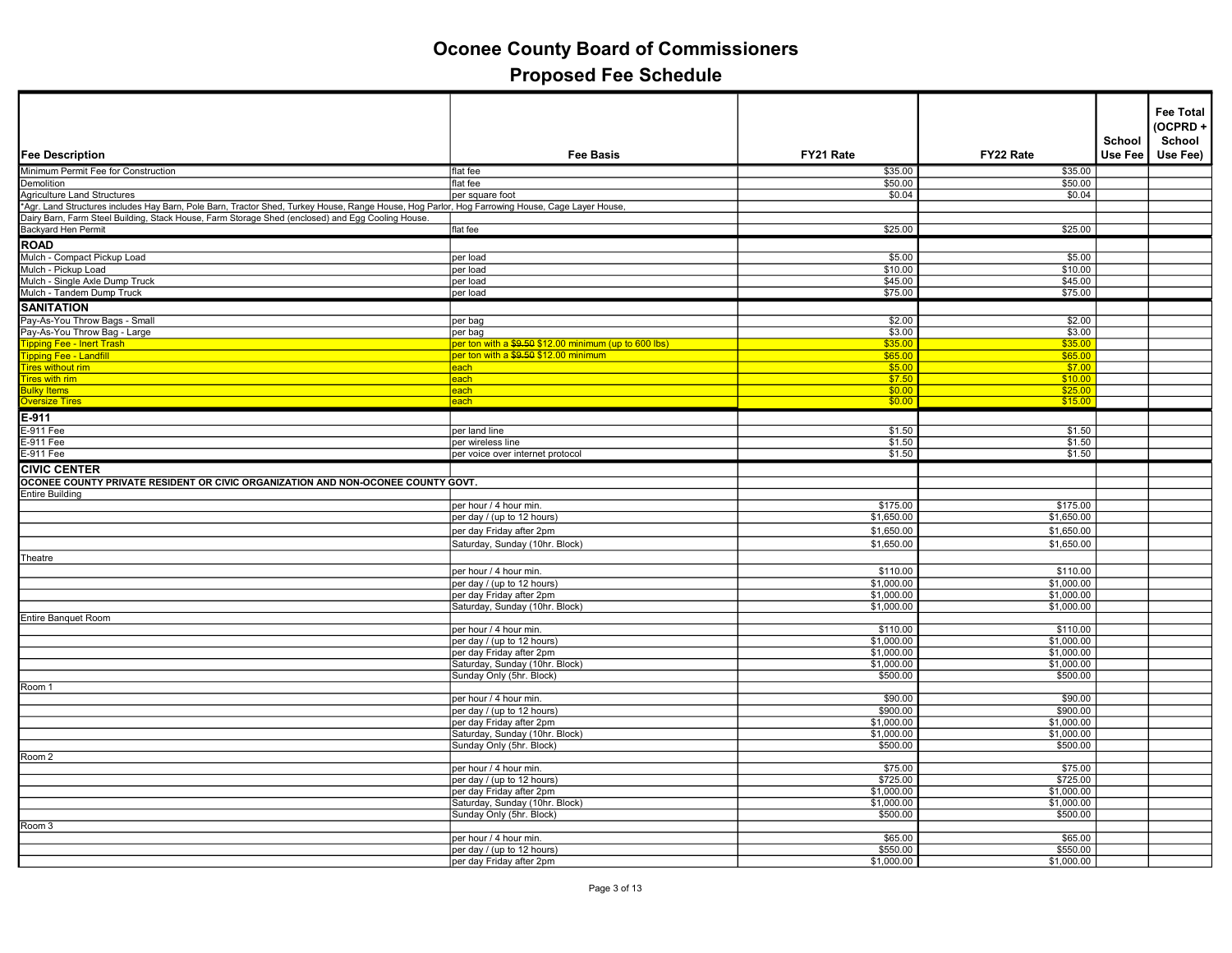|                                           |                                                            |                          |                          | School  | <b>Fee Total</b><br>(OCPRD+<br>School |
|-------------------------------------------|------------------------------------------------------------|--------------------------|--------------------------|---------|---------------------------------------|
| <b>Fee Description</b>                    | <b>Fee Basis</b>                                           | FY21 Rate                | FY22 Rate                | Use Fee | Use Fee)                              |
|                                           | Saturday, Sunday (10hr. Block)                             | \$1,000.00               | \$1,000.00               |         |                                       |
| Room 2 & 3 together                       | Sunday Only (5hr. Block)                                   | \$500.00                 | \$500.00                 |         |                                       |
|                                           | per hour / 4 hour min.                                     | \$85.00                  | \$85.00                  |         |                                       |
|                                           | per day / (up to 12 hours)                                 | \$825.00                 | \$825.00                 |         |                                       |
|                                           | per day Friday after 2pm                                   | \$1,000.00               | \$1,000.00               |         |                                       |
|                                           | Saturday, Sunday (10hr. Block)                             | \$1,000.00               | \$1,000.00               |         |                                       |
| Rotunda                                   | Sunday Only (5hr. Block)                                   | \$500.00                 | \$500.00                 |         |                                       |
|                                           | per hour / 4 hour min.                                     | \$175.00                 | \$175.00                 |         |                                       |
|                                           | per day / (up to 12 hours)                                 | \$1,700.00               | \$1,700.00               |         |                                       |
|                                           | per day Friday after 2pm                                   | \$1,700.00               | \$1,700.00               |         |                                       |
|                                           | Saturday, Sunday (10hr. Block)                             | \$1,700.00               | \$1,700.00               |         |                                       |
| NON-OCONEE COUNTY NON-PROFIT ORGANIZATION |                                                            |                          |                          |         |                                       |
| <b>Entire Building</b>                    |                                                            |                          |                          |         |                                       |
|                                           | per hour / 4 hour min.                                     | \$215.00                 | \$215.00                 |         |                                       |
|                                           | per day / (up to 12 hours)                                 | \$2,200.00               | \$2,200.00               |         |                                       |
|                                           | per day Friday after 2pm                                   | \$2,200.00               | \$2,200.00               |         |                                       |
|                                           | Saturday, Sunday (10hr. Block)                             | \$2,200.00               | \$2,200.00               |         |                                       |
| Theatre                                   | per hour / 4 hour min.                                     | \$155.00                 | \$155.00                 |         |                                       |
|                                           | per day / (up to 12 hours)                                 | \$1,320.00               | \$1,320.00               |         |                                       |
|                                           | per day Friday after 2pm                                   | \$1,320.00               | \$1,320.00               |         |                                       |
|                                           | Saturday, Sunday (10hr. Block)                             | \$1,320.00               | \$1,320.00               |         |                                       |
| Entire Banquet Room                       |                                                            |                          |                          |         |                                       |
|                                           | per hour / 4 hour min.                                     | \$155.00                 | \$155.00                 |         |                                       |
|                                           | per day / (up to 12 hours)                                 | \$1,320.00               | \$1,320.00               |         |                                       |
|                                           | per day Friday after 2pm<br>Saturday, Sunday (10hr. Block) | \$1,320.00<br>\$1,320.00 | \$1,320.00<br>\$1,320.00 |         |                                       |
|                                           | Sunday Only (5hr. Block)                                   | \$660.00                 | \$660.00                 |         |                                       |
| Room 1                                    |                                                            |                          |                          |         |                                       |
|                                           | per hour / 4 hour min.                                     | \$110.00                 | \$110.00                 |         |                                       |
|                                           | per day / (up to 12 hours)                                 | \$1,075.00               | \$1,075.00               |         |                                       |
|                                           | per day Friday after 2pm                                   | \$1,210.00               | \$1,210.00               |         |                                       |
|                                           | Saturday, Sunday (10hr. Block)                             | \$1,210.00<br>\$660.00   | \$1,210.00<br>\$660.00   |         |                                       |
| Room 2                                    | Sunday Only (5hr. Block)                                   |                          |                          |         |                                       |
|                                           | per hour / 4 hour min.                                     | \$95.00                  | \$95.00                  |         |                                       |
|                                           | per day / (up to 12 hours)                                 | \$910.00                 | \$910.00                 |         |                                       |
|                                           | per day Friday after 2pm                                   | \$1,210.00               | \$1,210.00               |         |                                       |
|                                           | Saturday, Sunday (10hr. Block)                             | \$1,210.00               | \$1,210.00               |         |                                       |
|                                           | Sunday Only (5hr. Block)                                   | \$660.00                 | \$660.00                 |         |                                       |
| Room 3                                    | per hour / 4 hour min.                                     | \$75.00                  | \$75.00                  |         |                                       |
|                                           | per day / (up to 12 hours)                                 | \$770.00                 | \$770.00                 |         |                                       |
|                                           | per day Friday after 2pm                                   | \$1,210.00               | \$1,210.00               |         |                                       |
|                                           | Saturday, Sunday (10hr. Block)                             | \$1,210.00               | \$1,210.00               |         |                                       |
|                                           | Sunday Only (5hr. Block)                                   | \$660.00                 | \$660.00                 |         |                                       |
| Rooms 2 & 3 together                      |                                                            |                          |                          |         |                                       |
|                                           | per hour / 4 hour min.<br>per day / (up to 12 hours)       | \$105.00<br>\$990.00     | \$105.00<br>\$990.00     |         |                                       |
|                                           | per day Friday after 2pm                                   | \$1,210.00               | \$1,210.00               |         |                                       |
|                                           | Saturday, Sunday (10hr. Block)                             | \$1,210.00               | \$1,210.00               |         |                                       |
|                                           | Sunday Only (5hr. Block)                                   | \$660.00                 | \$660.00                 |         |                                       |
| Rotunda                                   |                                                            |                          |                          |         |                                       |
|                                           | per hour / 4 hour min.                                     | \$195.00                 | \$195.00                 |         |                                       |
|                                           | per day / (up to 12 hours)                                 | \$2,000.00               | \$2,000.00               |         |                                       |
|                                           | per day Friday after 2pm<br>Saturday, Sunday (10hr. Block) | \$2,000.00<br>\$2,000.00 | \$2,000.00<br>\$2,000.00 |         |                                       |
|                                           |                                                            |                          |                          |         |                                       |
|                                           |                                                            |                          |                          |         |                                       |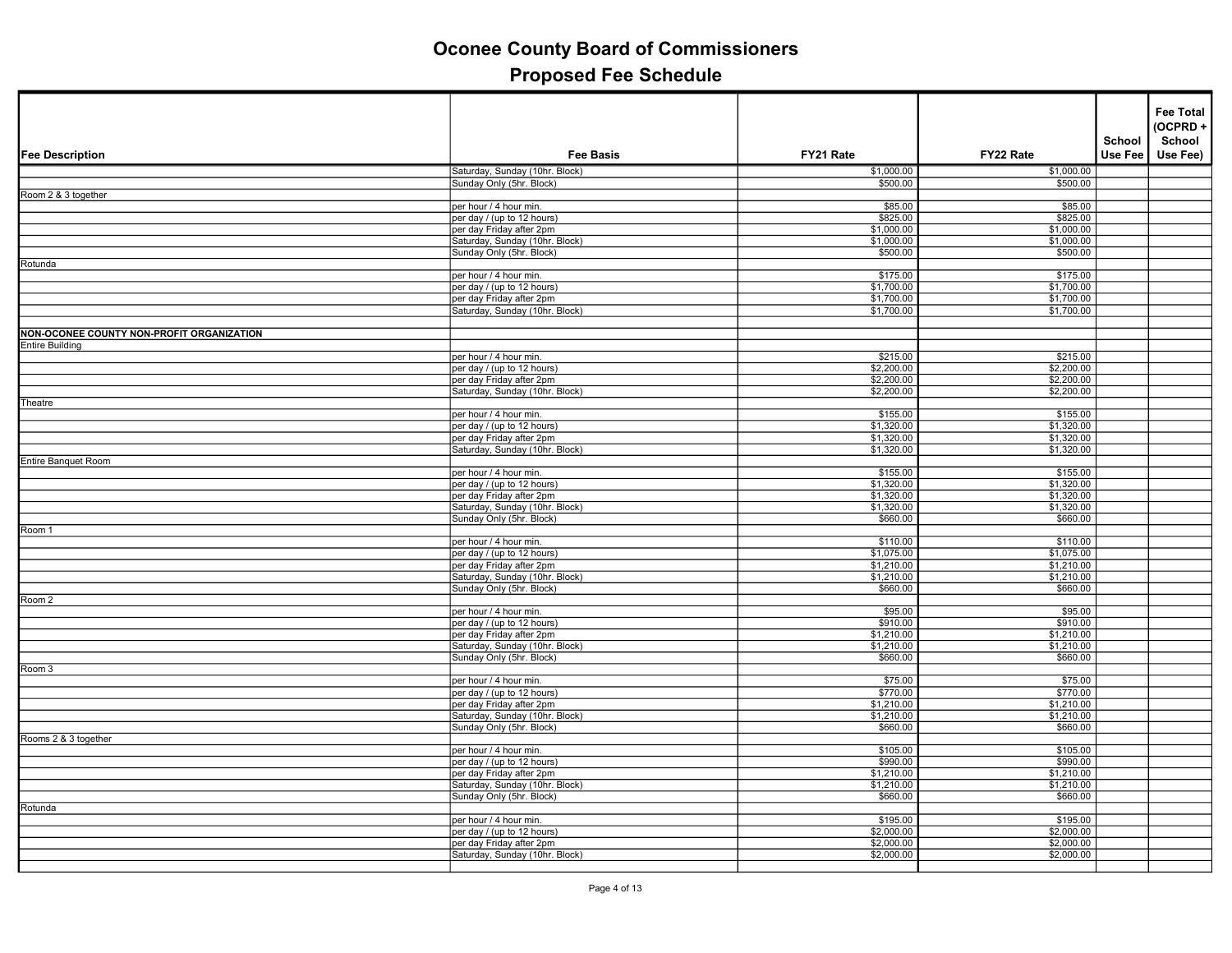| <b>Fee Description</b>                                           | <b>Fee Basis</b>                                           | FY21 Rate                | FY22 Rate                | School<br>Use Fee | <b>Fee Total</b><br>(OCPRD+<br>School<br>Use Fee) |
|------------------------------------------------------------------|------------------------------------------------------------|--------------------------|--------------------------|-------------------|---------------------------------------------------|
| COMMERCIAL OR NON-OCONEE COUNTY PRIVATE RESIDENT OR ORGANIZATION |                                                            |                          |                          |                   |                                                   |
| Entire Building                                                  |                                                            |                          |                          |                   |                                                   |
|                                                                  | per hour / 4 hour min.                                     | \$300.00                 | \$300.00                 |                   |                                                   |
|                                                                  | per day / (up to 12 hours)                                 | \$2,420.00               | \$2,420.00               |                   |                                                   |
|                                                                  | per day Friday after 2pm                                   | \$2,420.00               | \$2,420.00               |                   |                                                   |
|                                                                  | Saturday, Sunday (10hr. Block)                             | \$2,420.00               | \$2,420.00               |                   |                                                   |
| Theatre                                                          | per hour / 4 hour min.                                     | \$165.00                 | \$165.00                 |                   |                                                   |
|                                                                  | per day / (up to 12 hours)                                 | \$1,430.00               | \$1,430.00               |                   |                                                   |
|                                                                  | per day Friday after 2pm                                   | \$1,430.00               | \$1,430.00               |                   |                                                   |
|                                                                  | Saturday, Sunday (10hr. Block)                             | \$1,430.00               | \$1,430.00               |                   |                                                   |
| <b>Entire Banquet Room</b>                                       |                                                            |                          |                          |                   |                                                   |
|                                                                  | per hour / 4 hour min.                                     | \$165.00                 | \$165.00                 |                   |                                                   |
|                                                                  | per day / (up to 12 hours)                                 | \$1,430.00               | \$1,430.00               |                   |                                                   |
|                                                                  | per day Friday after 2pm<br>Saturday, Sunday (10hr. Block) | \$1,430.00<br>\$1,430.00 | \$1,430.00<br>\$1,430.00 |                   |                                                   |
|                                                                  | Sunday Only (5hr. Block)                                   | \$750.00                 | \$750.00                 |                   |                                                   |
|                                                                  |                                                            |                          |                          |                   |                                                   |
| Room 1                                                           |                                                            |                          |                          |                   |                                                   |
|                                                                  | per hour / 4 hour min.                                     | \$140.00                 | \$140.00                 |                   |                                                   |
|                                                                  | per day / (up to 12 hours)                                 | \$1,210.00               | \$1,210.00               |                   |                                                   |
|                                                                  | per day Friday after 2pm                                   | \$1,430.00               | \$1,430.00               |                   |                                                   |
|                                                                  | Saturday, Sunday (10hr. Block)                             | \$1,430.00               | \$1,430.00               |                   |                                                   |
|                                                                  | Sunday Only (5hr. Block)                                   | \$750.00                 | \$750.00                 |                   |                                                   |
| Room 2                                                           | per hour / 4 hour min.                                     | \$105.00                 | \$105.00                 |                   |                                                   |
|                                                                  | per day / (up to 12 hours)                                 | \$1,045.00               | \$1,045.00               |                   |                                                   |
|                                                                  | per day Friday after 2pm                                   | \$1,430.00               | \$1,430.00               |                   |                                                   |
|                                                                  | Saturday, Sunday (10hr. Block)                             | \$1,430.00               | \$1,430.00               |                   |                                                   |
|                                                                  | Sunday Only (5hr. Block)                                   | \$750.00                 | \$750.00                 |                   |                                                   |
| Room 3                                                           |                                                            |                          |                          |                   |                                                   |
|                                                                  | per hour / 4 hour min.                                     | \$95.00                  | \$95.00                  |                   |                                                   |
|                                                                  | per day / (up to 12 hours)                                 | \$1,000.00               | \$1,000.00               |                   |                                                   |
|                                                                  | per day Friday after 2pm                                   | \$1,430.00               | \$1,430.00               |                   |                                                   |
|                                                                  | Saturday, Sunday (10hr. Block)                             | \$1,430.00               | \$1,430.00               |                   |                                                   |
| Rooms 2 & 3 together                                             | Sunday Only (5hr. Block)                                   | \$750.00                 | \$750.00                 |                   |                                                   |
|                                                                  | per hour / 4 hour min.                                     | \$110.00                 | \$110.00                 |                   |                                                   |
|                                                                  | per day / (up to 12 hours)                                 | \$1,100.00               | \$1,100.00               |                   |                                                   |
|                                                                  | per day Friday after 2pm                                   | \$1,430.00               | \$1,430.00               |                   |                                                   |
|                                                                  | Saturday, Sunday (10hr. Block)                             | \$1,430.00               | \$1,430.00               |                   |                                                   |
|                                                                  | Sunday Only (5hr. Block)                                   | \$750.00                 | \$750.00                 |                   |                                                   |
| Rotunda                                                          |                                                            |                          |                          |                   |                                                   |
|                                                                  | per hour / 4 hour min.                                     | \$275.00                 | \$275.00                 |                   |                                                   |
|                                                                  | per day / (up to 12 hours)                                 | \$2,420.00               | \$2,420.00               |                   |                                                   |
|                                                                  | per day Friday after 2pm<br>Saturday, Sunday (10hr. Block) | \$2,420.00<br>\$2,420.00 | \$2,420.00<br>\$2,420.00 |                   |                                                   |
|                                                                  |                                                            |                          |                          |                   |                                                   |
| <b>SPECIAL RATES</b>                                             |                                                            |                          |                          |                   |                                                   |
| Non-profit Oconee County Cultural Arts Theatrical Organizations  |                                                            |                          |                          |                   |                                                   |
|                                                                  | one week of residence in theatre                           | \$3,000.00               | \$3,000.00               |                   |                                                   |
|                                                                  | extra week day                                             | \$600.00                 | \$600.00                 |                   |                                                   |
|                                                                  | extra weekend day                                          | \$800.00                 | \$800.00                 |                   |                                                   |
| Oconee County Religious/Church Organizations                     | same as private resident rates                             |                          |                          |                   |                                                   |
| Dance Floor                                                      | up to 24'X24'<br>each additional piece                     | \$325.00<br>\$25.00      | \$325.00<br>\$25.00      |                   |                                                   |
| <b>Security</b>                                                  | min. 1st Deputy, 1st 4 hours                               | \$175.00                 | \$175.00                 |                   |                                                   |
|                                                                  | each additional hour                                       | \$40.00                  | \$40.00                  |                   |                                                   |
| Cleaning                                                         | minimum                                                    | \$175.00                 | \$175.00                 |                   |                                                   |
|                                                                  | per man-hour                                               | \$55.00                  | \$55.00                  |                   |                                                   |
| Linens                                                           | per tablecloth (min. 10)                                   | \$6.00                   | \$6.00                   |                   |                                                   |
|                                                                  |                                                            |                          |                          |                   |                                                   |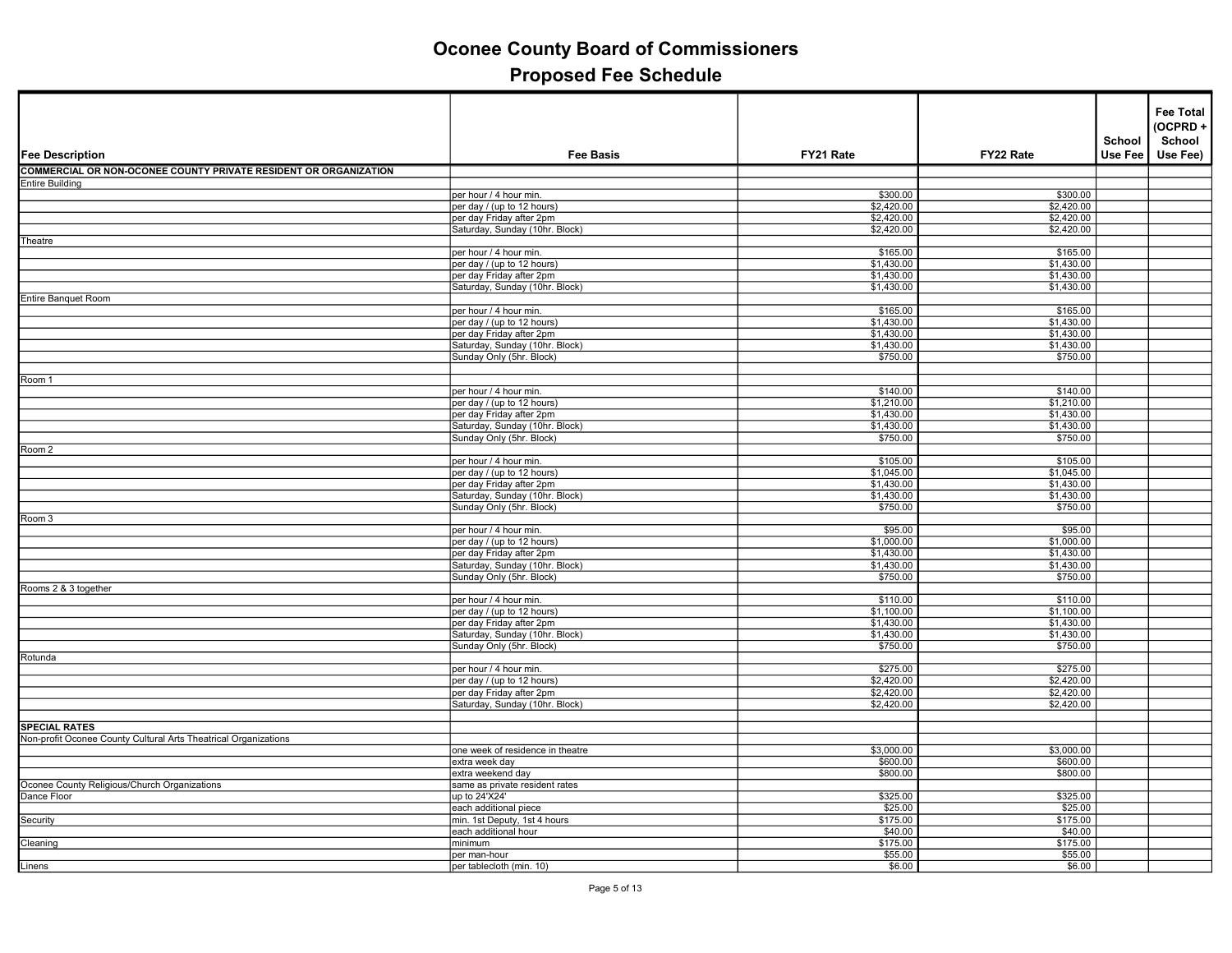|                                                                      |                                                             |                          |                     | School  | <b>Fee Total</b><br>(OCPRD+<br>School |
|----------------------------------------------------------------------|-------------------------------------------------------------|--------------------------|---------------------|---------|---------------------------------------|
| <b>Fee Description</b>                                               | <b>Fee Basis</b>                                            | FY21 Rate                | FY22 Rate           | Use Fee | Use Fee)                              |
| Technicians                                                          | per hour, 4 hr. min. per shift                              | \$20.00                  | \$20.00             |         |                                       |
| <b>ANIMAL SERVICES</b>                                               |                                                             |                          |                     |         |                                       |
| Impound                                                              | Per Day                                                     |                          |                     |         |                                       |
| Impound - Sterilized                                                 | 1st                                                         | \$30.00                  | \$30.00             |         |                                       |
| Impound - Sterilized                                                 | 2nd                                                         | \$35.00                  | \$35.00             |         |                                       |
| Impound - Sterilized<br>Impound - Sterilized                         | 3rd<br>$4th +$                                              | \$45.00<br>\$110.00      | \$45.00<br>\$110.00 |         |                                       |
| Impound - Sterilized - Rabies Quarantine                             | Add                                                         | \$10.00                  | \$10.00             |         |                                       |
| Impound - Unsterilized                                               | 1st                                                         | \$40.00                  | \$40.00             |         |                                       |
| Impound - Unsterilized                                               | 2nd                                                         | \$65.00                  | \$65.00             |         |                                       |
| Impound - Unsterilized                                               | 3rd                                                         | \$90.00                  | \$90.00             |         |                                       |
| Impound - Unsterilized<br>Impound - Unsterilized - Rabies Quarantine | $4th +$<br>Add                                              | \$160.00<br>\$10.00      | \$160.00<br>\$10.00 |         |                                       |
| Livestock/Exotic - Boarding                                          | Daily-plus feed, transport, and/or associated fees          | \$30.00                  | \$30.00             |         |                                       |
| <b>Boarding</b>                                                      | Per Day                                                     |                          |                     |         |                                       |
| Boarding - Sterilized                                                | 1st                                                         | \$15.00                  | \$15.00             |         |                                       |
| Boarding - Sterilized                                                | 2nd                                                         | \$30.00                  | \$30.00             |         |                                       |
| Boarding - Sterilized                                                | 3rd                                                         | \$40.00                  | \$40.00             |         |                                       |
| Boarding - Sterilized<br>Boarding - Sterilized - Rabies Quarantine   | $4th +$<br>Per Day - additional fee for quarantine protocol | \$50.00<br>\$5.00        | \$50.00<br>\$5.00   |         |                                       |
| Boarding - Unsterilized                                              | 1st                                                         | \$15.00                  | \$15.00             |         |                                       |
| Boarding - Unsterilized                                              | 2nd                                                         | \$40.00                  | \$40.00             |         |                                       |
| Boarding - Unsterilized                                              | 3rd                                                         | \$60.00                  | \$60.00             |         |                                       |
| Boarding - Unsterilized                                              | 4th +                                                       | \$100.00                 | \$100.00            |         |                                       |
| Boarding - Unsterilized - Rabies Quarantine                          | Per Day - additional fee for quarantine protocol            | \$5.00                   | \$5.00              |         |                                       |
| <b>Surrender Fee</b><br>Per Animal                                   | 00-10 lb.                                                   | \$20.00                  | \$20.00             |         |                                       |
| Per Animal                                                           | 11-20 lb.                                                   | \$25.00                  | \$25.00             |         |                                       |
| Per Animal                                                           | 21-30 lb.                                                   | \$30.00                  | \$30.00             |         |                                       |
| Per Animal                                                           | 31-40 lb                                                    | \$35.00                  | \$35.00             |         |                                       |
| Per Animal                                                           | 41-50 lb                                                    | \$40.00                  | \$40.00             |         |                                       |
| Per Animal                                                           | 51-75 lb.                                                   | \$50.00                  | \$50.00             |         |                                       |
| Per Animal                                                           | 76-100 lb.                                                  | \$60.00                  | \$60.00             |         |                                       |
| <b>Adoption Fee</b>                                                  |                                                             | \$90.00                  |                     |         |                                       |
| <b>Adoption</b><br>Adult dogs/ cats over 4 months                    | <del>Each</del><br><u>Each</u>                              | \$0.00                   | delete<br>\$110.00  |         |                                       |
| Kittens and Puppies under 4 months                                   | Each                                                        | \$0.00                   | \$125.00            |         |                                       |
| Senior Citizen Adoption                                              | Each                                                        | \$55.00                  | \$55.00             |         |                                       |
| Barn Cat Program                                                     | Each                                                        | \$40.00                  | \$40.00             |         |                                       |
| Event Adoption                                                       | Each                                                        | \$50.00                  | \$50.00             |         |                                       |
| Vaccinations/Chip**                                                  |                                                             |                          |                     |         |                                       |
| Bordetella - Kennel Cough<br>Distemper/Wormer                        | Impound<br>Impound                                          | \$15.00<br>\$10.00       | \$15.00<br>\$10.00  |         |                                       |
| Misc Vetting as Required                                             | Impound                                                     | <b>Current Cost</b>      | <b>Current Cost</b> |         |                                       |
| Microchip                                                            | Each                                                        | \$20.00                  | \$20.00             |         |                                       |
| Event Rabies and Microchip                                           | Per Animal                                                  | <b>According to Cost</b> | According to Cost   |         |                                       |
| <b>Classification Fee</b>                                            |                                                             |                          |                     |         |                                       |
| Public Threat                                                        | Yearly                                                      | \$250.00                 | \$250.00            |         |                                       |
| Dangerous Dog                                                        | Yearly                                                      | \$500.00                 | \$500.00            |         |                                       |
| Vicious Dog<br>Dangerous Dog Sign                                    | Yearly<br>Each - minimum of 4; 1 for each corner            | \$750.00<br>\$50.00      | \$750.00<br>\$50.00 |         |                                       |
| <b>Transport Fee</b>                                                 |                                                             |                          |                     |         |                                       |
| <b>Owner Surrender</b>                                               | Pick-up                                                     | \$30.00                  | \$30.00             |         |                                       |
| <b>Emergency Transport</b>                                           | Each Way                                                    | \$25.00                  | \$25.00             |         |                                       |
| Open Records                                                         | Per - Page                                                  | \$0.10                   | \$0.10              |         |                                       |
| Document Copies                                                      | Per - Page                                                  | \$0.25                   | \$0.25              |         |                                       |
| Check - NSF                                                          | Per - Check                                                 | <b>Bank Rate</b>         | <b>Bank Rate</b>    |         |                                       |
| <b>PARKS &amp; RECREATION</b>                                        |                                                             |                          |                     |         |                                       |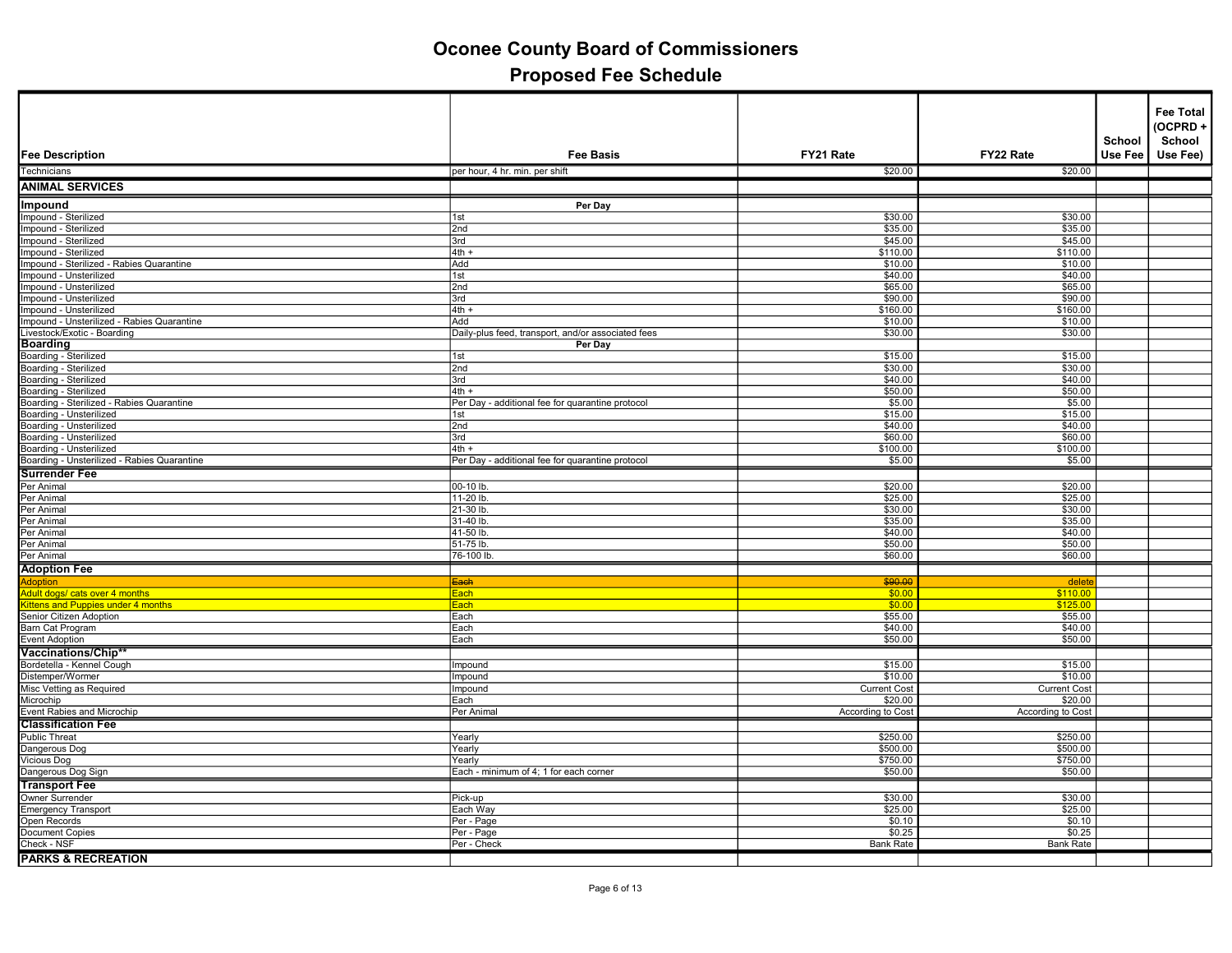| <b>Fee Description</b>                             | <b>Fee Basis</b>                                 | FY21 Rate          | FY22 Rate          | School<br>Use Fee | <b>Fee Total</b><br>(OCPRD+<br>School<br>Use Fee) |
|----------------------------------------------------|--------------------------------------------------|--------------------|--------------------|-------------------|---------------------------------------------------|
| Facility Rentals (OVP/BSC/HP/HCM Park)             |                                                  |                    |                    |                   |                                                   |
| <b>Booking Fee</b>                                 | As needed per booking                            | \$100.00           | \$100.00           |                   |                                                   |
|                                                    |                                                  |                    |                    |                   |                                                   |
| Park Indoor and Covered Facilities                 |                                                  |                    |                    |                   |                                                   |
| <b>BSC Pavilion</b>                                | per 2 hours                                      | \$30.00            | \$30.00            |                   |                                                   |
| <b>HCM Gym</b>                                     | <del>per 2 hours-</del> per hour, 2 hour minimum | \$80.00            | \$40.00            |                   |                                                   |
| HCM Gym                                            | per day (12 hour max)                            | \$400.00           | \$400.00           |                   |                                                   |
| <b>HCM Pavilion</b>                                | per 2 hours                                      | \$30.00            | \$30.00            |                   |                                                   |
| HP Pavilion/Main Arena                             | per event                                        | $$150.00 - $5,000$ | $$150.00 - $5,000$ |                   |                                                   |
| HP Feeder Barn                                     | per event                                        | \$100.00 - \$2,000 | $$100.00 - $2,000$ |                   |                                                   |
| <b>OVP All 3 Rooms</b>                             | <del>per 2 hours-</del> per hour, 2 hour minimum | \$250.00           | \$125.00           |                   |                                                   |
| OVP All 3 Rooms                                    | per day (12 hour max)                            | \$1,000.00         | \$1,000.00         |                   |                                                   |
| <b>OVP Arts and Crafts Room</b>                    | per 2 hours per hour, 2 hour minimum             | \$70.00            | \$35.00            |                   |                                                   |
| OVP Arts and Crafts Room                           | per day (12 hour max)                            | \$250.00           | \$250.00           |                   |                                                   |
| <b>OVP Conference Room</b>                         | per 2 hours per hour, 2 hour minimum             | \$100.00           | \$50.00            |                   |                                                   |
| OVP Conference Room                                | per day (12 hour max)                            | \$400.00           | \$400.00           |                   |                                                   |
| <b>OVP Community Room</b>                          | <del>per 2 hours-</del> per hour, 2 hour minimum | \$130.00           | \$65.00            |                   |                                                   |
| <b>OVP Community Room</b>                          | per day (12 hour max)                            | \$550.00           | \$550.00           |                   |                                                   |
| <b>OVP Gym</b>                                     | <del>per 2 hours-</del> per hour, 2 hour minimum | \$100.00           | \$50.00            |                   |                                                   |
| OVP Gym                                            | per day (12 hour max)                            | \$500.00           | \$500.00           |                   |                                                   |
| <b>OVP Pavilion</b>                                | per 2 hours                                      | \$40.00            | \$40.00            |                   |                                                   |
| OVP Pavilion surcharge                             | per event (with paid 5K/court rental)            | \$50.00            | \$50.00            |                   |                                                   |
|                                                    |                                                  |                    |                    |                   |                                                   |
| <b>Park Outdoor Sports Facilities</b>              |                                                  |                    |                    |                   |                                                   |
| <b>Baseball/Softball Fields</b>                    | per field/per hour                               | \$35.00            | \$35.00            |                   |                                                   |
| Baseball/Softball Fields                           | per field/per day (12 hour max)                  | \$150.00           | \$150.00           |                   |                                                   |
| <b>Concession Stand</b>                            | per day                                          | \$200.00           | \$200.00           |                   |                                                   |
| <b>Concession Stand</b>                            | per weekend                                      | \$400.00           | \$400.00           |                   |                                                   |
| 1 Day Tournament - Baseball/Softball/Soccer Fields | ber field/per day                                | \$275.00           | \$275.00           |                   |                                                   |
| 2 Day Tournament - Baseball/Softball/Soccer Fields | per field/per day                                | \$250.00           | \$250.00           |                   |                                                   |
| 3 Day Tournament - Baseball/Softball/Soccer Fields | per field/per day                                | \$225.00           | \$225.00           |                   |                                                   |
| Field Lights surcharge**                           | per field/per hour                               | \$15.00            | \$15.00            |                   |                                                   |
| <b>General Grounds</b>                             | per field/per hour                               | \$35.00            | \$35.00            |                   |                                                   |
| General Grounds                                    | per field/per day (12 hour max)                  | \$150.00           | \$150.00           |                   |                                                   |
| Multi-Use Field                                    | per field/per hour                               | \$35.00            | \$35.00            |                   |                                                   |
| Multi-Use Field                                    | per field/per day (12 hour max)                  | \$150.00           | \$150.00           |                   |                                                   |
| <b>OVP Soccer Field</b>                            | per field/per hour                               | \$35.00            | \$35.00            |                   |                                                   |
| <b>OVP Soccer Field</b>                            | per field/per day (12 hour max)                  | \$150.00           | \$150.00           |                   |                                                   |
| <b>Tennis Court</b>                                | per court/per hour                               | \$20.00            | \$20.00            |                   |                                                   |
| Tennis Court                                       | per court/per day (12 hour max)                  | \$100.00           | \$100.00           |                   |                                                   |
| Pickleball Outdoor Court                           | per court/per hour                               | \$20.00            | \$20.00            |                   |                                                   |
| Pickleball Outdoor Court                           | per court/per day (12 hour max)                  | \$100.00           | \$100.00           |                   |                                                   |
| Basketball Outdoor Court                           | per court/per hour                               | \$20.00            | \$20.00            |                   |                                                   |
| <b>Basketball Outdoor Court</b>                    | per court/per day (12 hour max)                  | \$100.00           | \$100.00           |                   |                                                   |
| <b>Sand Volleyball Outdoor Court</b>               | per court, per hour                              | \$0.00             | \$20.00            |                   |                                                   |
| <b>Sand Volleyball Outdoor Court</b>               | per court, per day (12 hour max)                 | \$0.00             | \$100.00           |                   |                                                   |
| Outdoor Court Lights surcharge**                   | per set of 2 courts/per hour                     | \$15.00            | \$15.00            |                   |                                                   |
| Supervision                                        | per hour/per person                              | \$15.00            | \$15.00            |                   |                                                   |
| Road Race - 5K/1 mile                              | per race/per day                                 | \$200.00           | \$200.00           |                   |                                                   |
| <b>HCM Disc Golf Course</b>                        | per event/per day                                | \$200.00           | \$200.00           |                   |                                                   |
|                                                    |                                                  |                    |                    |                   |                                                   |
|                                                    |                                                  |                    |                    |                   |                                                   |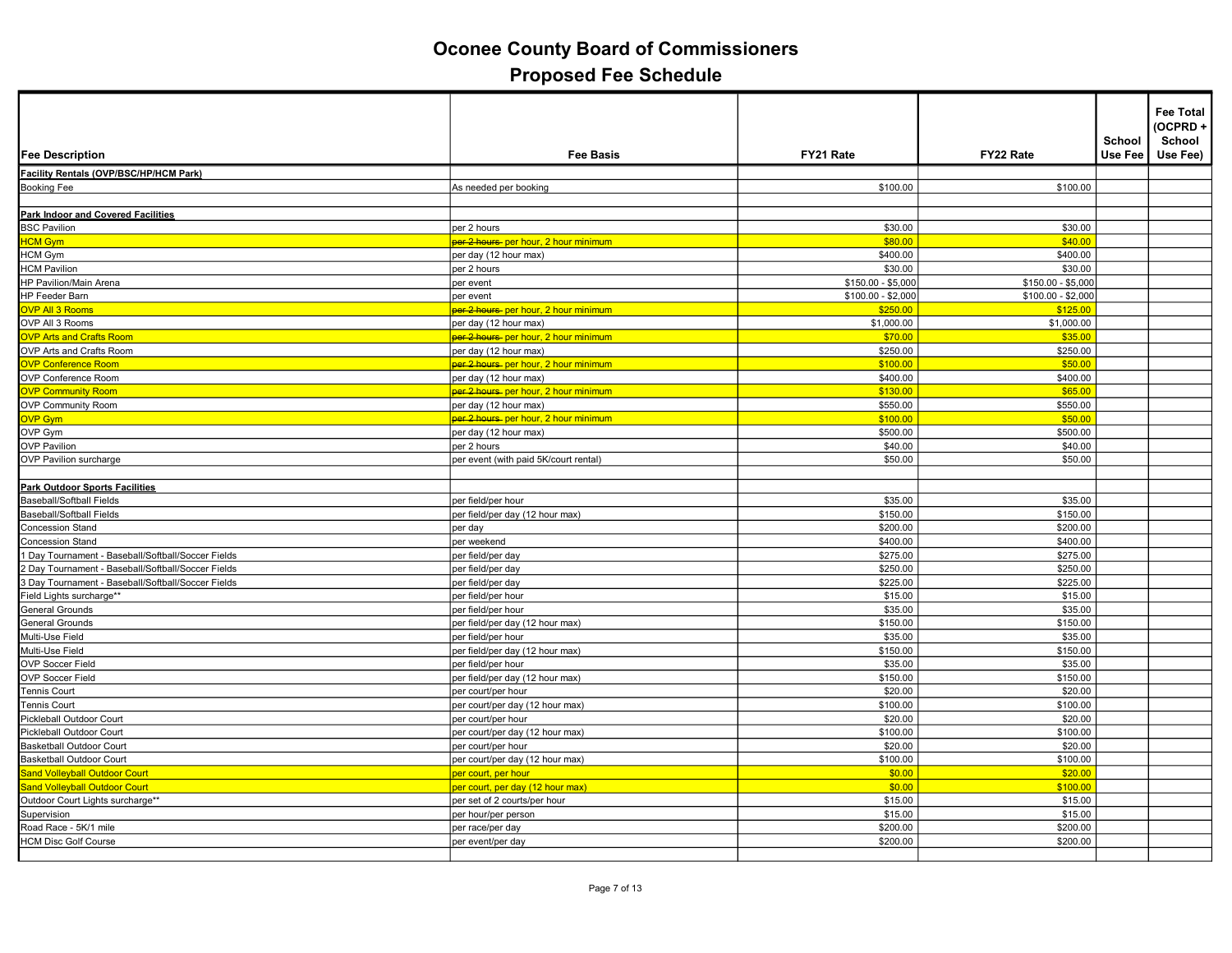| <b>Fee Description</b>                                                      | <b>Fee Basis</b>                                  | FY21 Rate           | FY22 Rate           | School<br>Use Fee | <b>Fee Total</b><br>(OCPRD+<br>School<br>Use Fee) |
|-----------------------------------------------------------------------------|---------------------------------------------------|---------------------|---------------------|-------------------|---------------------------------------------------|
| <b>Heritage Park</b>                                                        |                                                   |                     |                     |                   |                                                   |
| HP stall rental mandatory for all horses at shows according to fees listed. |                                                   |                     |                     |                   |                                                   |
| 1 day                                                                       | per stall, per day                                | \$30.00             | \$30.00             |                   |                                                   |
| Additional days                                                             | per stall/per extra day                           | \$5.00              | \$5.00              |                   |                                                   |
| Camper Fee                                                                  | per vehicle (must be pre-approved and no hookups) | \$10.00             | \$10.00             |                   |                                                   |
|                                                                             |                                                   |                     |                     |                   |                                                   |
| <b>Trails</b>                                                               |                                                   |                     |                     |                   |                                                   |
| <b>Trail Rental</b>                                                         | per event                                         | \$250.00 - \$1,000  | \$250.00 - \$1,000  |                   |                                                   |
|                                                                             |                                                   |                     |                     |                   |                                                   |
| <b>Shared Fees</b>                                                          |                                                   |                     |                     |                   |                                                   |
| <b>Ticket Share</b>                                                         | per sold ticket                                   | \$1.00              | \$1.00              |                   |                                                   |
| <b>Ticket Share Deposit</b>                                                 | per large event/performance                       | \$500.00            | \$500.00            |                   |                                                   |
| Parking Fee Share                                                           | per paid vehicle                                  | \$1.00              | \$1.00              |                   |                                                   |
| Vendor Share                                                                | per vendor/per event                              | \$150.00 - \$300.00 | \$150.00 - \$300.00 |                   |                                                   |
|                                                                             |                                                   |                     |                     |                   |                                                   |
| Out of County/Commercial Groups                                             | <b>Surcharges</b>                                 |                     |                     |                   |                                                   |
| Out of County/Commercial Groups                                             | per facility/hour surcharge                       | \$15.00             | \$15.00             |                   |                                                   |
| Out of County/Commercial Groups                                             | per facility/day surcharge                        | \$50.00             | \$50.00             |                   |                                                   |
|                                                                             |                                                   |                     |                     |                   |                                                   |
| <b>Program Division</b>                                                     |                                                   |                     |                     |                   |                                                   |
| Youth Sports                                                                |                                                   |                     |                     |                   |                                                   |
| * Oconee County School facility use surcharge                               | <u>per person/per program with asterisk*</u>      | \$10.00             | delet               |                   |                                                   |
|                                                                             |                                                   |                     |                     |                   |                                                   |
| <b>Baseball - Start Smart</b>                                               | <b>per person</b>                                 | \$70.00             | delet               |                   |                                                   |
| *Basketball                                                                 | <mark>per person</mark>                           | \$95.00             | \$100.00            | \$30.00           | \$130.00                                          |
| <b>Basketball - Academy</b>                                                 | <mark>per person</mark>                           | \$150.00            | \$155.00            |                   |                                                   |
| Basketball - Instructional - 5-6 years                                      | per person                                        | \$85.00             | \$90.00             |                   |                                                   |
| Baseball - Start Smart                                                      | per person                                        | \$70.00             | delete              |                   |                                                   |
| *Cheerleading                                                               | <mark>per person</mark>                           | \$190.00            | \$195.00            | \$5.00            | \$200.00                                          |
| <b>Cheer Competition</b>                                                    | per person                                        | \$200.00 - \$400.00 | \$200.00 - \$400.00 |                   |                                                   |
| Football - Flag Football - 5 - 8 years                                      | <mark>per person</mark>                           | \$85.00             | \$90.00             |                   |                                                   |
| Football - Flag Football - 9 and older                                      | <mark>per person</mark>                           | \$95.00             | \$100.00            |                   |                                                   |
| *Football - Tackle Football                                                 | <mark>per person</mark>                           | \$195.00            | \$200.00            | \$30.00           | \$230.00                                          |
| <b>Golf - Sticks for Kids</b>                                               | <mark>per person</mark>                           | \$155.00            | \$160.00            |                   |                                                   |
| Soccer - U10, U12, U14, U17                                                 | <mark>per person</mark>                           | \$90.00             | \$95.00             | \$5.00            | \$100.00                                          |
| *Soccer - U6, U8                                                            | per person                                        | \$80.00             | \$85.00             | \$5.00            | \$90.00                                           |
| <b>Soccer - Instructional Training</b>                                      | per person                                        | $$115.00 - $190.0$  | $$120.00 - $200.00$ |                   |                                                   |
| Soccer - Start Smart                                                        | <del>per person</del>                             | \$70.00             | delete              |                   |                                                   |
| <b>Start Smart - Various</b>                                                | <mark>per person</mark>                           | \$70.00             | \$75.00             |                   |                                                   |
| Swimming - GRPA District Meet                                               | per person                                        | $$30.00 - $50.00$   | $$30.00 - $50.00$   |                   |                                                   |
| Swimming - GRPA State Meet                                                  | per person                                        | $$30.00 - $50.00$   | $$30.00 - $50.00$   |                   |                                                   |
| <b>Volleyball - Instructional Program</b>                                   | <mark>per person</mark>                           | \$85.00 - \$135.00  | $$90.00 - $140.00$  |                   |                                                   |
| <b>Volleyball - League</b>                                                  | per person                                        | \$105.00            | \$110.00            |                   |                                                   |
| Youth Camps - Various                                                       | per person/per week (9 instruction hours)         | \$100.00            | \$100.00            |                   |                                                   |
| Youth Camps - Various                                                       | per person/per week (12 instruction hours)        | \$110.00            | \$110.00            |                   |                                                   |
| Youth Camps - Various                                                       | per person/per week (15 instruction hours)        | \$125.00            | \$125.00            |                   |                                                   |
| Youth Camps - Various                                                       | per person/per week (20 instruction hours)        | \$135.00            | \$135.00            |                   |                                                   |
| Youth Camps - Various                                                       | per person/per week (25 instruction hours)        | \$160.00            | \$160.00            |                   |                                                   |
| <b>Miscellaneous Camps</b>                                                  | per person                                        | \$70.00 - \$210.00  | $$75.00 - $225.00$  |                   |                                                   |
|                                                                             |                                                   |                     |                     |                   |                                                   |
| <b>High School Intramural Sports</b><br><b>Basketball League</b>            | per person                                        | \$95.00             | \$100.00            | \$30.00           | \$130.00                                          |
|                                                                             |                                                   |                     |                     |                   |                                                   |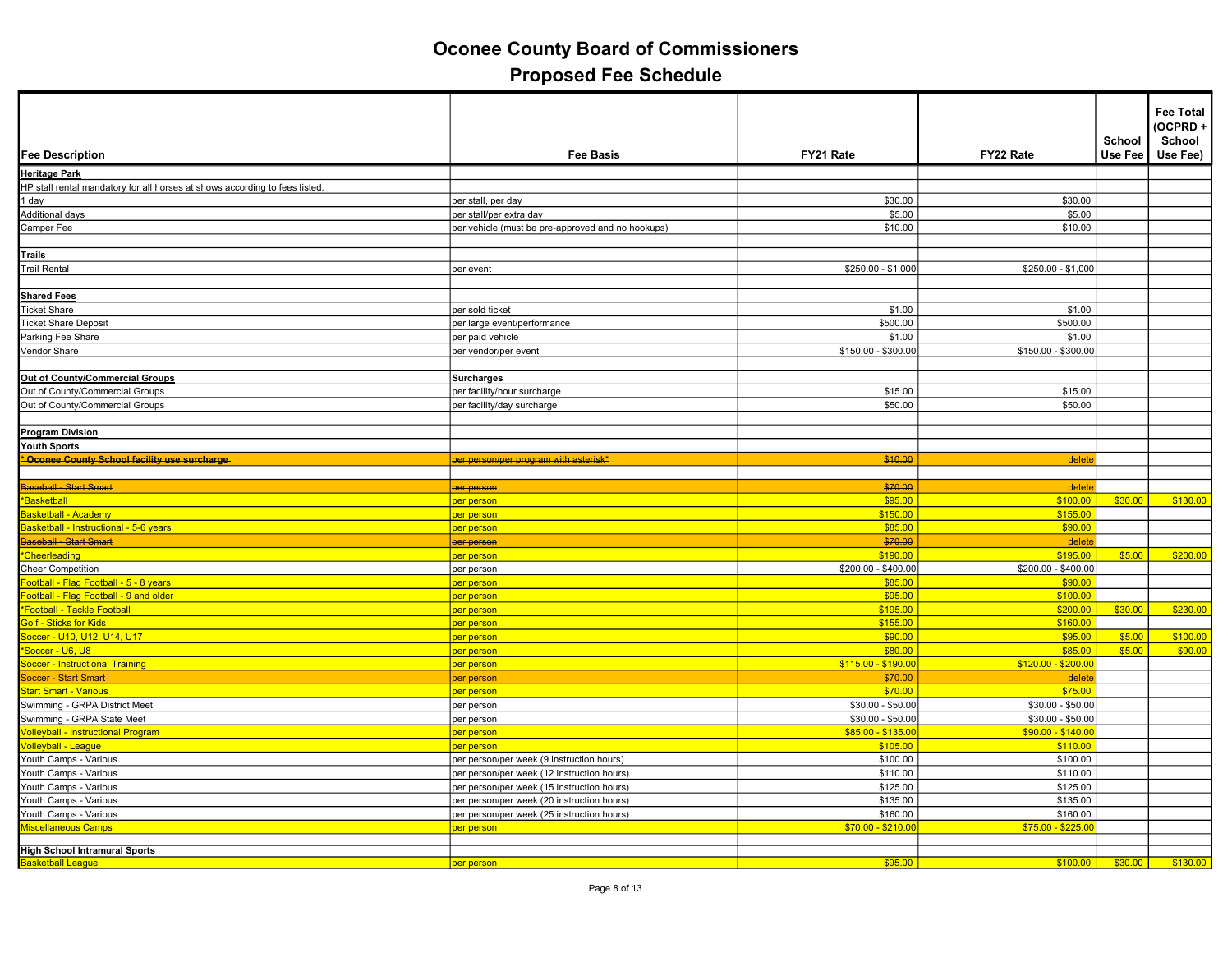|                                                                                                                    |                                                  |                      |                                        |         | <b>Fee Total</b><br>(OCPRD+ |
|--------------------------------------------------------------------------------------------------------------------|--------------------------------------------------|----------------------|----------------------------------------|---------|-----------------------------|
|                                                                                                                    |                                                  |                      |                                        | School  | School                      |
| <b>Fee Description</b>                                                                                             | <b>Fee Basis</b>                                 | FY21 Rate            | FY22 Rate                              | Use Fee | Use Fee)                    |
| Basketball League - 3 v 3<br><u>Flag Football League</u>                                                           | per season                                       | \$0.00               | \$80.00                                |         |                             |
|                                                                                                                    | per person                                       | \$95.00              | \$100.00                               |         |                             |
|                                                                                                                    | per person                                       | \$90.00              | \$95.00                                | \$5.00  | \$100.00                    |
| Soccer League<br>Miscellaneous Sport League                                                                        | per person                                       | $$65.00 - $105.00$   | $$75.00 - $150.00$                     |         |                             |
|                                                                                                                    |                                                  |                      |                                        |         |                             |
| Out of County                                                                                                      | <b>Surcharges</b>                                |                      |                                        |         |                             |
| Out of County (non-resident)                                                                                       | <mark>per person/per program</mark>              | 150% per program rat | 200% per program rate                  |         |                             |
|                                                                                                                    |                                                  |                      |                                        |         |                             |
| Afterschool Program                                                                                                |                                                  |                      |                                        |         |                             |
| After School in the School<br>After School in the School Flex                                                      | <del>per week/per person</del>                   | \$70.00              | delet                                  |         |                             |
|                                                                                                                    | per 3 day week/per person<br>per week/per person | \$45.00<br>\$25.00   | delete<br>delete                       |         |                             |
| Alter School in the School Field<br>After School Late Fees<br>After School Clubs<br>After School - School Holidays | per week/per person                              | \$10.00              | delet                                  |         |                             |
|                                                                                                                    | per session/ per person                          | \$85.00 - \$135.00   | delete                                 |         |                             |
|                                                                                                                    | per day/per person                               | \$30.00              | delet                                  |         |                             |
| Youth Events                                                                                                       | per event/per person                             | $$15 - $50$          | delet                                  |         |                             |
|                                                                                                                    |                                                  |                      |                                        |         |                             |
| Day Camps                                                                                                          |                                                  |                      |                                        |         |                             |
| Summer Day Camp                                                                                                    | per week/per person                              | \$125.00             | delet                                  |         |                             |
|                                                                                                                    |                                                  |                      |                                        |         |                             |
| <b>Additional Programs</b><br>Home School PE                                                                       |                                                  |                      |                                        |         |                             |
|                                                                                                                    | per person                                       | \$65.00              | $$75.00 - $150.0$                      |         |                             |
| Youth Events                                                                                                       | per event/per person                             | $$15.00 - $50.0$     | $$15.00 - $50.00$                      |         |                             |
| Miscellaneous Instructional Programs                                                                               | per person                                       | $$50.00 - $300.00$   | $$50.00 - $300.00$                     |         |                             |
|                                                                                                                    |                                                  |                      |                                        |         |                             |
| <b>Adult Sports</b>                                                                                                |                                                  |                      |                                        |         |                             |
| Adult Basketball<br>Adult Basketball - 3 v 3                                                                       | per season/per team                              | \$550.00             | \$550.00                               | \$30.00 | \$580.00                    |
|                                                                                                                    | per season/per team                              | \$0.00               | \$350.00                               |         |                             |
| Adult Flag Football                                                                                                | per season/per team                              | \$550.00             | \$550.00                               |         |                             |
| <b>Adult Soccer</b>                                                                                                | per season/per team                              | \$550.00             | \$550.00                               |         |                             |
| <b>Adult Softball</b>                                                                                              | per season/per team                              | \$550.00             | \$550.00                               |         |                             |
| Adult Softball - Men's 50 & Over                                                                                   | per season/per team                              | \$550.00             | \$550.00                               |         |                             |
| <b>Adult Volleyball</b>                                                                                            | per season/per team                              | \$550.00             | \$550.00                               |         |                             |
| <b>Adult Tournament Fees</b>                                                                                       | per player or team                               | $$5.00 - $300.00$    | \$5.00 - \$300.00<br>$$5.00 - $550.00$ |         |                             |
| Miscellaneous Adult Sports                                                                                         | per player or team                               | $$5.00 - $550.00$    |                                        |         |                             |
| <b>Tennis Program</b>                                                                                              |                                                  |                      |                                        |         |                             |
| Tennis Programs - Youth & Adult                                                                                    | per session                                      | $$25.00 - $300.00$   | $$25.00 - $300.00$                     |         |                             |
| Tennis Team League Court Fee - 3 Lines                                                                             | per team/per season                              | \$100.00             | \$100.00                               |         |                             |
| Tennis Team League Court Fee - 5 Lines                                                                             | per team/per season                              | \$150.00             | \$150.00                               |         |                             |
|                                                                                                                    |                                                  |                      |                                        |         |                             |
| <b>Fitness Programs</b><br>OVP Fitness Membership<br>OVP Fitness Membership<br>OVP Fitness Membership              |                                                  |                      |                                        |         |                             |
|                                                                                                                    | per person/per year                              | \$120.00             | \$120.00                               |         |                             |
|                                                                                                                    | per person/month                                 | \$20.00              | \$20.00                                |         |                             |
|                                                                                                                    | per person/quarter                               | \$40.00              | \$40.00                                |         |                             |
| OVP Track/Open Gym<br>OVP - Membership Replacement Card                                                            | per person/per card/per year                     | \$10.00              | \$10.00                                |         |                             |
|                                                                                                                    | per person/per card                              | \$10.00              | \$10.00                                |         |                             |
| <b>OVP Guest Pass</b>                                                                                              | per person/per visit                             | \$10.00              | \$10.00                                |         |                             |
| Yoga                                                                                                               | per person                                       | $$50.00 - $150.00$   | $$50.00 - $150.00$                     |         |                             |
|                                                                                                                    |                                                  |                      |                                        |         |                             |
| Department Special Events<br>Disc Golf Tournament<br>Movie in the Park                                             |                                                  |                      |                                        |         |                             |
|                                                                                                                    | per person                                       | \$30.00              | \$30.00                                |         |                             |
|                                                                                                                    | per event                                        | Free                 | Free                                   |         |                             |
| Pitch, Hit and Run Event                                                                                           | per event                                        | Free                 | Free                                   |         |                             |
| Punt, Pass and Kick Event                                                                                          | per event                                        | Free                 | Free                                   |         |                             |
| <b>Table Tennis Tournament</b>                                                                                     | per event                                        | \$15.00              | \$15.00                                |         |                             |
| Touch a Truck                                                                                                      | per event                                        | Free                 | Free                                   |         |                             |
|                                                                                                                    |                                                  |                      |                                        |         |                             |
| Sponsorship                                                                                                        |                                                  |                      |                                        |         |                             |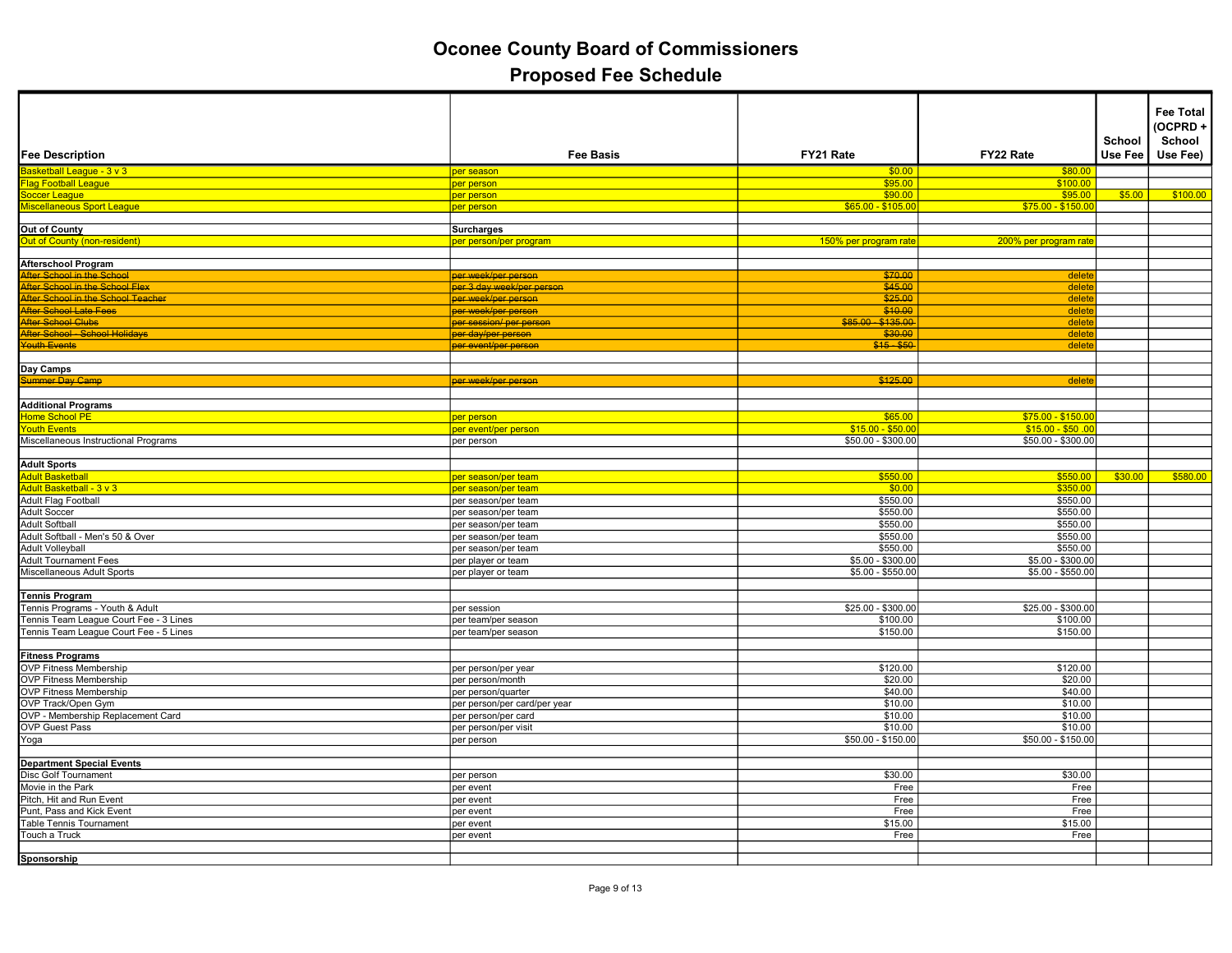| <b>Fee Description</b>                                                                                                                                                                                                     | <b>Fee Basis</b>                                         | FY21 Rate           | FY22 Rate           | School<br>Use Fee | <b>Fee Total</b><br>(OCPRD+<br>School<br>Use Fee) |
|----------------------------------------------------------------------------------------------------------------------------------------------------------------------------------------------------------------------------|----------------------------------------------------------|---------------------|---------------------|-------------------|---------------------------------------------------|
| Disc Golf Hole Sponsors                                                                                                                                                                                                    | per hole per year                                        | \$100.00            | \$100.00            |                   |                                                   |
| Disc Golf Hole Sponsor                                                                                                                                                                                                     | per hole per year (5 year agreement)                     | \$400.00            | \$400.00            |                   |                                                   |
| Scoreboard Sponsor                                                                                                                                                                                                         | per scoreboard per year                                  | \$500.00            | \$500.00            |                   |                                                   |
| Scoreboard Sponsor                                                                                                                                                                                                         | per scoreboard (5 year agreement)                        | \$2,000.00          | \$2,000.00          |                   |                                                   |
| Park/Event Sponsor                                                                                                                                                                                                         | per sponsorship                                          | $$100.00 - $15,000$ | $$100.00 - $15,000$ |                   |                                                   |
|                                                                                                                                                                                                                            |                                                          |                     |                     |                   |                                                   |
| <b>User Groups</b>                                                                                                                                                                                                         |                                                          |                     |                     |                   |                                                   |
| Oconee County Little League                                                                                                                                                                                                | per person/per season                                    | \$20.00             | \$20.00             |                   |                                                   |
| Select Program Activity Fee                                                                                                                                                                                                | per player/per season                                    | \$80.00 - \$175.00  | \$80.00 - \$175.00  |                   |                                                   |
|                                                                                                                                                                                                                            |                                                          |                     |                     |                   |                                                   |
| Travel Teams must complete a reservation form and provide proof of General Liability Insurance in accordance with policies.                                                                                                |                                                          |                     |                     |                   |                                                   |
| User Groups interested in reserving a facility on a regular basis must complete all guidelines required in the User Group Agreement.                                                                                       |                                                          |                     |                     |                   |                                                   |
|                                                                                                                                                                                                                            |                                                          |                     |                     |                   |                                                   |
| <b>Board of Education</b>                                                                                                                                                                                                  |                                                          |                     |                     |                   |                                                   |
| Board of Education/Oconee County School System may reserve park facilities for competitive interscholastic activities athletic activities, in accordance with the Joint Use Agreement. Facility Use Request Form required. |                                                          |                     |                     |                   |                                                   |
| Fees do not apply to Oconee County School System 4-H and/or FFA sponsored events. Facility Use Request Form required.                                                                                                      |                                                          |                     |                     |                   |                                                   |
|                                                                                                                                                                                                                            |                                                          |                     |                     |                   |                                                   |
| <b>General Notes</b>                                                                                                                                                                                                       |                                                          |                     |                     |                   |                                                   |
| Fees for facilities are for reservation purposes only. Usage of some facilities require a reservation.                                                                                                                     |                                                          |                     |                     |                   |                                                   |
| Facilities not being utilized for departmental programs or reserved by outside groups are on a first come/ first serve use for the public.                                                                                 |                                                          |                     |                     |                   |                                                   |
| Fees listed are for Oconee County residents, Oconee County non-profit groups and non-Oconee Government Groups.                                                                                                             |                                                          |                     |                     |                   |                                                   |
| OCPRD reserves the right to require security, dumpsters, port-a-johns or other essential items during an event at the expense of the renter/sponsor.                                                                       |                                                          |                     |                     |                   |                                                   |
| <b>WATER RESOURCES</b>                                                                                                                                                                                                     |                                                          |                     |                     |                   |                                                   |
| Water Rates (0 to 1,000 Gallons)                                                                                                                                                                                           |                                                          |                     |                     |                   |                                                   |
| <mark>/8" x 3/4" Meter</mark>                                                                                                                                                                                              | 0 to 1,000 gallons                                       | \$15.48             | \$15.63             |                   |                                                   |
| 1" Meter                                                                                                                                                                                                                   | 0 to 1,000 gallons                                       | \$35.83             | \$36.19             |                   |                                                   |
| 1-1/2" Meter                                                                                                                                                                                                               | 0 to 1,000 gallons                                       | \$69.76             | \$70.46             |                   |                                                   |
| 2" Meter                                                                                                                                                                                                                   | 0 to 1,000 gallons                                       | \$110.47            | \$111.57            |                   |                                                   |
| 3" Meter                                                                                                                                                                                                                   | 0 to 1,000 gallons                                       | \$205.46            | \$207.51            |                   |                                                   |
| 4" Meter                                                                                                                                                                                                                   | 0 to 1,000 gallons                                       | \$341.16            | \$344.57            |                   |                                                   |
| 6" Meter                                                                                                                                                                                                                   | 0 to 1,000 gallons                                       | \$680.41            | \$687.21            |                   |                                                   |
| Fire Hydrant Meter 3"                                                                                                                                                                                                      | 0 to 1,000 gallons                                       | \$205.46            | \$207.51            |                   |                                                   |
| NOTE: A "Super Conserver" discount of \$3.24 will be applied to 5/8" x 3/4" residential users that utilize less than 1,000 gallons in a billing cycle.                                                                     |                                                          |                     |                     |                   |                                                   |
|                                                                                                                                                                                                                            |                                                          |                     |                     |                   |                                                   |
| <b>Residential Water Rates After Minimum</b>                                                                                                                                                                               |                                                          |                     |                     |                   |                                                   |
| 1 to 7,000 gallons                                                                                                                                                                                                         | per 1,000 gallons                                        | \$5.34              | \$5.39              |                   |                                                   |
| 7,001 to 14,000 gallons                                                                                                                                                                                                    | per 1,000 gallons                                        | \$7.30              | \$7.37              |                   |                                                   |
| 14,001 gallons and above                                                                                                                                                                                                   | per 1,000 gallons                                        | \$9.27              | \$9.36              |                   |                                                   |
| <b>Commercial Water Rates After Minimum</b>                                                                                                                                                                                |                                                          |                     |                     |                   |                                                   |
| Per 1,000 gallons                                                                                                                                                                                                          | per 1,000 gallons                                        | \$6.42              | \$6.48              |                   |                                                   |
| Road Bore                                                                                                                                                                                                                  | Calculated upon request for time and materials recovery. | <b>TBD</b>          | <b>TBD</b>          |                   |                                                   |
|                                                                                                                                                                                                                            |                                                          |                     |                     |                   |                                                   |
| <b>Sewer Rates</b>                                                                                                                                                                                                         |                                                          |                     |                     |                   |                                                   |
| Base Charge for Calls Creek LAS, Athens-Clarke and Barrow County Water & Sewerage Systems                                                                                                                                  |                                                          |                     |                     |                   |                                                   |
| Minimum Bill 0-1,000 gallons                                                                                                                                                                                               |                                                          | Base Charge         | Base Charge         |                   |                                                   |
| Residential                                                                                                                                                                                                                | <b>Base Charge</b>                                       | \$16.10             | \$16.82             |                   |                                                   |
| Residential                                                                                                                                                                                                                | per 1,000 gallons                                        | \$5.79              | \$6.05              |                   |                                                   |
| Commercial                                                                                                                                                                                                                 | <b>Base Charge</b>                                       | \$39.08             | \$40.84             |                   |                                                   |
| <mark>ommercial</mark>                                                                                                                                                                                                     | per 1,000 gallons                                        | \$5.8'              | \$6.07              |                   |                                                   |
| Industrial                                                                                                                                                                                                                 | <b>Base Charge</b>                                       | \$54.41             | \$56.86             |                   |                                                   |
| <b>Industrial</b>                                                                                                                                                                                                          | per 1,000 gallons                                        | \$7.05              | \$7.37              |                   |                                                   |
|                                                                                                                                                                                                                            |                                                          |                     |                     |                   |                                                   |
| <b>Water Services Fee</b>                                                                                                                                                                                                  |                                                          |                     |                     |                   |                                                   |
| Meter Installation Fee* (Meters furnished and installed by Oconee County)                                                                                                                                                  |                                                          |                     |                     |                   |                                                   |
| 5/8" x 3/4" Meter                                                                                                                                                                                                          | per connection                                           | \$310.00            | \$310.00            |                   |                                                   |
| 1" Meter                                                                                                                                                                                                                   | per connection                                           | \$310.00            | \$310.00            |                   |                                                   |
| 1-1/2" Meter                                                                                                                                                                                                               | per connection                                           | \$310.00            | \$310.00            |                   |                                                   |
| 2" Meter                                                                                                                                                                                                                   | per connection                                           | \$310.00            | \$310.00            |                   |                                                   |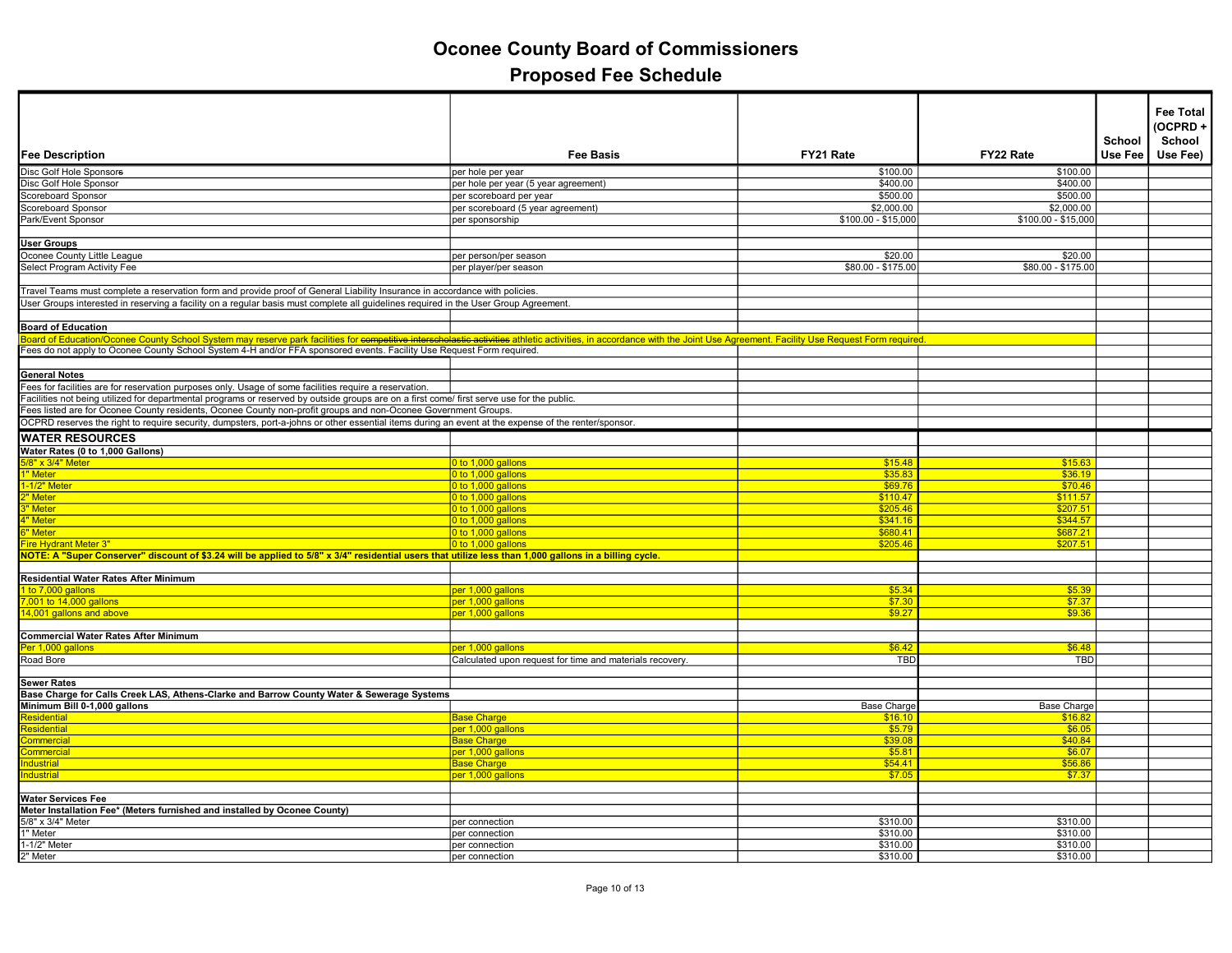| <b>Fee Description</b>                                                                                                                      | <b>Fee Basis</b>                         | FY21 Rate                          | FY22 Rate                                                    | School<br>Use Fee | <b>Fee Total</b><br>(OCPRD+<br>School<br>Use Fee) |
|---------------------------------------------------------------------------------------------------------------------------------------------|------------------------------------------|------------------------------------|--------------------------------------------------------------|-------------------|---------------------------------------------------|
| 3" Meter and Larger                                                                                                                         | TBD after application                    | TBD after application              | TBD after application                                        |                   |                                                   |
|                                                                                                                                             |                                          |                                    |                                                              |                   |                                                   |
| Water Availability* (Capacity Charge)                                                                                                       |                                          |                                    |                                                              |                   |                                                   |
| 5/8" x 3/4" Meter                                                                                                                           | per connection plus meter fee            | \$1,325.00                         | \$1,325.00                                                   |                   |                                                   |
| 1" Meter                                                                                                                                    | per connection plus meter fee            | \$3,315.00                         | \$3,315.00                                                   |                   |                                                   |
| 1-1/2" Meter                                                                                                                                | per connection plus meter fee            | \$6,625.00                         | \$6,625.00                                                   |                   |                                                   |
| 2<br>" Meter<br>" Meter and Larger                                                                                                          | per connection plus meter fee<br>Per ERC | \$10,600.00<br>TBD                 | \$10,600.00<br>TBD                                           |                   |                                                   |
| <b>Fire Line Connection</b>                                                                                                                 |                                          | \$0.00                             | \$0.00                                                       |                   |                                                   |
| Inspection Fee                                                                                                                              | (*charged on all water connections)      | \$165.00                           | \$165.00                                                     |                   |                                                   |
| NOTE: Meter sizes not listed will be calculated by Oconee County based on equivalent ERCs and cost of the meter at the time of application. |                                          |                                    |                                                              |                   |                                                   |
|                                                                                                                                             |                                          |                                    |                                                              |                   |                                                   |
| <b>Residential Sewer Capacity Fees</b>                                                                                                      |                                          |                                    |                                                              |                   |                                                   |
| Calls Creek WRF                                                                                                                             | ERC (Equivalent Residential Connection)  | \$3,276.00 per ERC                 | \$3,276.00 per ERC                                           |                   |                                                   |
| Rocky Branch LAS<br>Sewer Connection* (charged only if County performs installation work)                                                   | 1 ERC<br>each connection                 | \$3,276.00 per ERC<br>\$850.00     | \$3,276.00 per ERC<br>\$850.00                               |                   |                                                   |
| <b>Inspection Fee</b>                                                                                                                       | (*charged on all sewer connections)      | \$165.00                           | \$165.00                                                     |                   |                                                   |
|                                                                                                                                             |                                          |                                    |                                                              |                   |                                                   |
|                                                                                                                                             |                                          | \$3,276.00 per ERC<br>\$12.60      | \$3,276.00 per ERC<br>\$12.60                                |                   |                                                   |
| <b>Industrial/Commercial Sewer Capacity Fee</b>                                                                                             | See Sewer Capacity Fee Ordinance         | per GPD                            | per GPD                                                      |                   |                                                   |
|                                                                                                                                             |                                          |                                    |                                                              |                   |                                                   |
| <b>Water Sampling</b>                                                                                                                       |                                          |                                    |                                                              |                   |                                                   |
| Both in and out of county                                                                                                                   |                                          | \$50.00                            | \$50.00                                                      |                   |                                                   |
| (additional fees may be required due to distance)                                                                                           |                                          |                                    |                                                              |                   |                                                   |
|                                                                                                                                             |                                          |                                    |                                                              |                   |                                                   |
| Residential Water Service Deposit<br>Residential Sewer Service Deposit                                                                      |                                          | \$75.00<br>\$50.00                 | \$75.00<br>\$50.00                                           |                   |                                                   |
| Service Charge                                                                                                                              |                                          | \$30.00                            | \$30.00                                                      |                   |                                                   |
| Non-payment Fee                                                                                                                             |                                          | \$40.00                            | \$40.00                                                      |                   |                                                   |
| Late Charge Sewer Capacity                                                                                                                  |                                          | 10% of calculated amount per month | 10% of calculated amount per month                           |                   |                                                   |
| Late Charges                                                                                                                                |                                          | the greater of \$2.00 or 10%       | the greater of \$2.00 or 10%                                 |                   |                                                   |
| Returned Check Fee                                                                                                                          |                                          | <b>Bank Rate</b>                   | <b>Bank Rate</b>                                             |                   |                                                   |
| <b>Meter Tampering</b>                                                                                                                      |                                          | \$250.00                           | \$250.00                                                     |                   |                                                   |
| Meter Services Charge (exceptional request)                                                                                                 |                                          | \$50.00                            | \$50.00                                                      |                   |                                                   |
| ewer Disposal Fee (in county)                                                                                                               |                                          | \$0.10 per gallon                  | \$0.11 per gallon                                            |                   |                                                   |
| ewer Disposal Fee (out of county)<br><b>ruck Cleaning Fee</b>                                                                               |                                          | \$0.20 per gallon                  | \$0.34 per gallon<br><b>Calculated by Resources Utilized</b> |                   |                                                   |
| <b>Commercial Deposit</b>                                                                                                                   |                                          | Calculated by category - WRD       | Calculated by category - WRD                                 |                   |                                                   |
| <b>HEALTH DEPARTMENT</b>                                                                                                                    |                                          |                                    |                                                              |                   |                                                   |
| <b>ENVIRONMENTAL HEALTH</b>                                                                                                                 |                                          |                                    |                                                              |                   |                                                   |
|                                                                                                                                             |                                          |                                    |                                                              |                   |                                                   |
| <b>Tourist Accommodations</b>                                                                                                               |                                          |                                    |                                                              |                   |                                                   |
|                                                                                                                                             |                                          | \$400.00                           | \$400.00                                                     |                   |                                                   |
| Annual Inspection < 50 rooms<br>Annual Inspection > 50 rooms<br>Plan Review < 50 rooms                                                      |                                          | \$600.00                           | \$600.00                                                     |                   |                                                   |
|                                                                                                                                             |                                          | \$400.00                           | \$400.00                                                     |                   |                                                   |
| Plan Review > 50 rooms                                                                                                                      |                                          | \$650.00                           | \$650.00                                                     |                   |                                                   |
| Re-inspection Fee                                                                                                                           |                                          | \$200.00<br>\$200.00               | \$200.00<br>\$200.00                                         |                   |                                                   |
| Re-submittal Fee<br><b>Expedited Service</b>                                                                                                |                                          | \$400.00                           | \$400.00                                                     |                   |                                                   |
|                                                                                                                                             |                                          |                                    |                                                              |                   |                                                   |
| <b>Swimming Pools</b>                                                                                                                       |                                          |                                    |                                                              |                   |                                                   |
| Annual Inspection                                                                                                                           |                                          | \$400.00                           | \$400.00                                                     |                   |                                                   |
| Plan Review                                                                                                                                 |                                          | \$600.00                           | \$600.00                                                     |                   |                                                   |
| Pressure Test Inspection                                                                                                                    |                                          | \$150.00                           | \$150.00                                                     |                   |                                                   |
| <b>Construction Inspection</b>                                                                                                              |                                          | \$300.00                           | \$300.00                                                     |                   |                                                   |
| Re-Inspection Fee                                                                                                                           |                                          | \$200.00                           | \$200.00                                                     |                   |                                                   |
| Resubmittal Fee                                                                                                                             |                                          | \$200.00<br>\$400.00               | \$200.00<br>\$400.00                                         |                   |                                                   |
| <b>Expedited Service</b>                                                                                                                    |                                          |                                    |                                                              |                   |                                                   |
| <b>Individual Water Supply</b>                                                                                                              |                                          |                                    |                                                              |                   |                                                   |
|                                                                                                                                             |                                          |                                    |                                                              |                   |                                                   |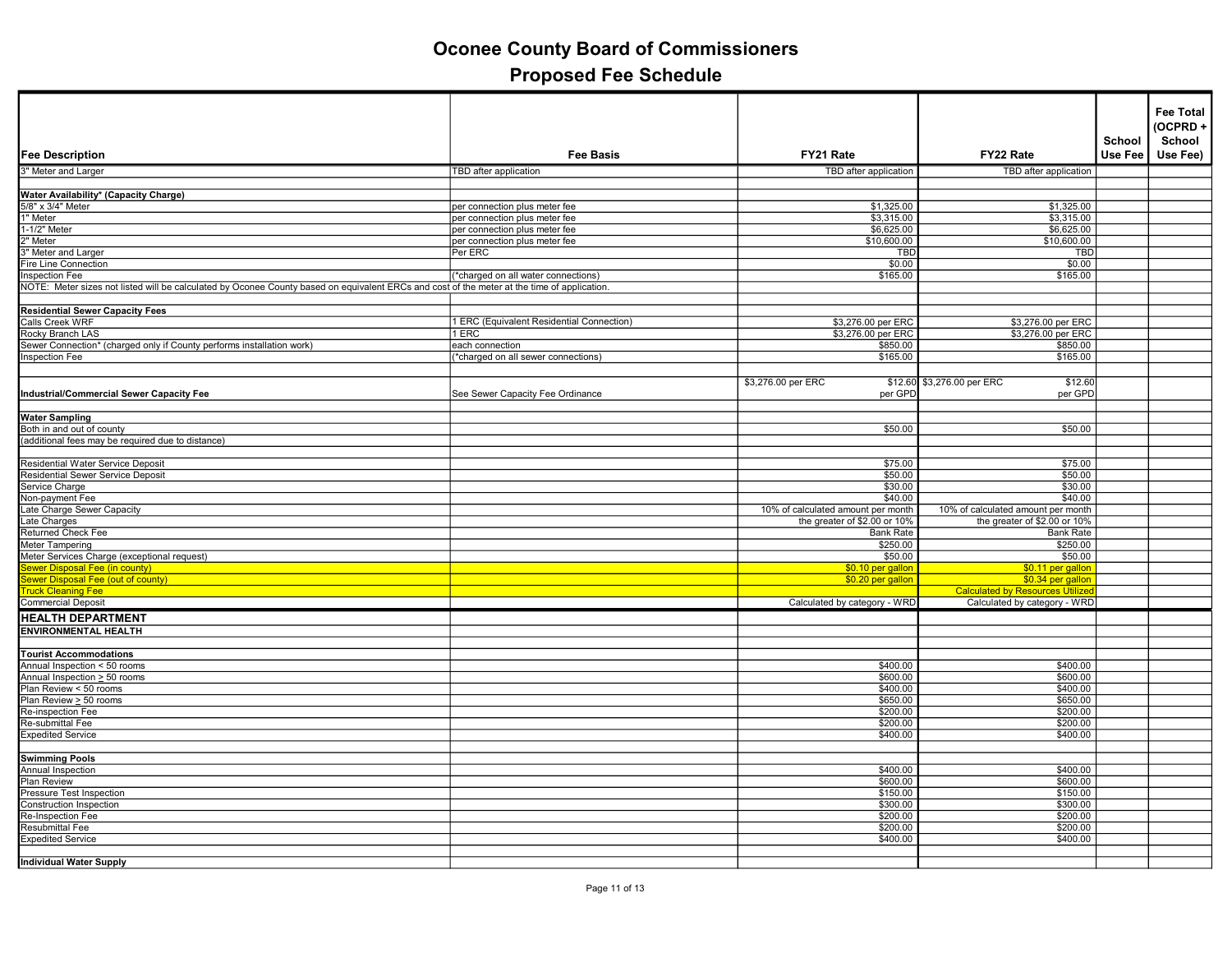|                                                                                                                                                                                                                                                     |                  |                        |                        |                   | <b>Fee Total</b><br>(OCPRD+ |
|-----------------------------------------------------------------------------------------------------------------------------------------------------------------------------------------------------------------------------------------------------|------------------|------------------------|------------------------|-------------------|-----------------------------|
| Fee Description                                                                                                                                                                                                                                     | <b>Fee Basis</b> | FY21 Rate              | FY22 Rate              | School<br>Use Fee | School<br>Use Fee)          |
| Water Sample - Individual                                                                                                                                                                                                                           |                  |                        |                        |                   |                             |
| Water Sample - Loan                                                                                                                                                                                                                                 |                  | \$40.00<br>\$200.00    | \$40.00<br>\$200.00    |                   |                             |
| Water Sample - Non-public Facility                                                                                                                                                                                                                  |                  | \$75.00                | \$75.00                |                   |                             |
| Water Sample - Expedited Service                                                                                                                                                                                                                    |                  | \$300.00               | \$300.00               |                   |                             |
| Well Location Inspection                                                                                                                                                                                                                            |                  | \$75.00                | \$75.00                |                   |                             |
|                                                                                                                                                                                                                                                     |                  |                        |                        |                   |                             |
| Other                                                                                                                                                                                                                                               |                  |                        |                        |                   |                             |
| Institutional Evaluation                                                                                                                                                                                                                            |                  | \$150.00               | \$150.00               |                   |                             |
| monutation Transaction<br>Taltoo/Piercing Establishment<br>Tattoo/Piercing Establishment Annual Permit<br>Tattoo/Body Piercer Operator Permit                                                                                                       |                  | \$400.00               | \$400.00               |                   |                             |
|                                                                                                                                                                                                                                                     |                  | \$450.00               | \$450.00               |                   |                             |
|                                                                                                                                                                                                                                                     |                  | \$100.00               | \$100.00               |                   |                             |
| Tattoo/Piercing Establishment Re-Inspection Fee                                                                                                                                                                                                     |                  | \$200.00               | \$200.00               |                   |                             |
| <b>Facility List</b>                                                                                                                                                                                                                                |                  | \$50.00                | \$50.00                |                   |                             |
| Permit/Inspection Report Replacement                                                                                                                                                                                                                |                  | \$50.00                | \$50.00                |                   |                             |
| File Search/Copy Fee                                                                                                                                                                                                                                |                  | \$5.00                 | \$5.00                 |                   |                             |
| Returned Check Fee                                                                                                                                                                                                                                  |                  | <b>Bank Rate</b>       | <b>Bank Rate</b>       |                   |                             |
| Signature Fee                                                                                                                                                                                                                                       |                  | \$50.00                | \$50.00                |                   |                             |
| Operating Without a Permit<br>Late Fee (Per 30 days)<br>Informal Hearing (Add Legal Cost)                                                                                                                                                           |                  | Double Fee             | Double Fee             |                   |                             |
|                                                                                                                                                                                                                                                     |                  | \$30.00                | \$30.00                |                   |                             |
|                                                                                                                                                                                                                                                     |                  | \$250.00 + Legal Fees  | $$250.00 + Legal Fees$ |                   |                             |
| Formal Hearing (Add Legal Cost)                                                                                                                                                                                                                     |                  | $$500.00 + Legal Fees$ | $$500.00 + Legal Fees$ |                   |                             |
|                                                                                                                                                                                                                                                     |                  |                        |                        |                   |                             |
| <b>Food Service</b>                                                                                                                                                                                                                                 |                  |                        |                        |                   |                             |
| <b>Plan Reviews</b>                                                                                                                                                                                                                                 |                  |                        |                        |                   |                             |
| Type 1 Facility - No Food                                                                                                                                                                                                                           |                  | \$400.00               | \$400.00               |                   |                             |
|                                                                                                                                                                                                                                                     |                  | \$425.00               | \$425.00               |                   |                             |
| Type Tracility - No Pool<br>Type Tracility - Food Served<br>Type 2 Facility - < 40 Seats<br>Type 2 Facility - < 40 Seats<br>Type 3 Facility - < 40 Seats<br>Extended Food Service Facility<br>Extended Food Service Facility<br>Mobile Food Service |                  | \$475.00               | \$475.00               |                   |                             |
|                                                                                                                                                                                                                                                     |                  | \$550.00               | \$550.00               |                   |                             |
|                                                                                                                                                                                                                                                     |                  | \$600.00               | \$600.00               |                   |                             |
|                                                                                                                                                                                                                                                     |                  | \$650.00               | \$650.00               |                   |                             |
|                                                                                                                                                                                                                                                     |                  | \$450.00               | \$450.00               |                   |                             |
|                                                                                                                                                                                                                                                     |                  | \$450.00               | \$450.00               |                   |                             |
| Mobile Food Service Unit                                                                                                                                                                                                                            |                  | \$450.00               | \$450.00               |                   |                             |
| Temporary/Festival Review                                                                                                                                                                                                                           |                  | \$150.00               | \$150.00               |                   |                             |
| <b>HACCP Review</b>                                                                                                                                                                                                                                 |                  | \$150.00               | \$150.00               |                   |                             |
|                                                                                                                                                                                                                                                     |                  |                        |                        |                   |                             |
| <b>Inspection Fees</b>                                                                                                                                                                                                                              |                  |                        |                        |                   |                             |
| Annual Type 1 Facility - No Food<br>Annual Type 1 Facility - Food Served<br>Annual Type 2 Facility - < 40 Seats                                                                                                                                     |                  | \$325.00               | \$325.00               |                   |                             |
|                                                                                                                                                                                                                                                     |                  | \$425.00               | \$425.00               |                   |                             |
|                                                                                                                                                                                                                                                     |                  | \$475.00               | \$475.00               |                   |                             |
| Annual Type 2 Facility - > 40 Seats<br>Annual Type 3 Facility - < 40 Seats                                                                                                                                                                          |                  | \$550.00<br>\$600.00   | \$550.00<br>\$600.00   |                   |                             |
| Annual Type 3 Facility - > 40 Seats                                                                                                                                                                                                                 |                  | \$650.00               | \$650.00               |                   |                             |
| Extended Food Service Facility                                                                                                                                                                                                                      |                  | \$450.00               | \$450.00               |                   |                             |
| Mobile Food Service Facility                                                                                                                                                                                                                        |                  | \$550.00               | \$550.00               |                   |                             |
|                                                                                                                                                                                                                                                     |                  | \$550.00               | \$550.00               |                   |                             |
| Mobile Food Service Unit<br>Temporary/Festival Inspection                                                                                                                                                                                           |                  | \$150.00               | \$150.00               |                   |                             |
| Restaurant Re-inspection                                                                                                                                                                                                                            |                  | \$200.00               | \$200.00               |                   |                             |
|                                                                                                                                                                                                                                                     |                  |                        |                        |                   |                             |
| <b>Miscellaneous</b>                                                                                                                                                                                                                                |                  |                        |                        |                   |                             |
|                                                                                                                                                                                                                                                     |                  | \$400.00               | \$400.00               |                   |                             |
| Expedited Service<br>Preliminary/Consultation review                                                                                                                                                                                                |                  | \$100.00               | \$100.00               |                   |                             |
| Resubmittal Fee                                                                                                                                                                                                                                     |                  | \$225.00               | \$225.00               |                   |                             |
| Food Safety Class per Person                                                                                                                                                                                                                        |                  | \$50.00                | \$50.00                |                   |                             |
|                                                                                                                                                                                                                                                     |                  | \$175.00               | \$175.00               |                   |                             |
| ServSafe Class per Person<br>ServSafe Exam Only                                                                                                                                                                                                     |                  | \$75.00                | \$75.00                |                   |                             |
|                                                                                                                                                                                                                                                     |                  |                        |                        |                   |                             |
| On-Site Sewage                                                                                                                                                                                                                                      |                  |                        |                        |                   |                             |
| Subdivision                                                                                                                                                                                                                                         |                  |                        |                        |                   |                             |
| Subdivision Plat Review                                                                                                                                                                                                                             |                  | \$300.00               | \$300.00               |                   |                             |
| Subdivision Lot Review                                                                                                                                                                                                                              |                  | \$100.00               | \$100.00               |                   |                             |
|                                                                                                                                                                                                                                                     |                  |                        |                        |                   |                             |